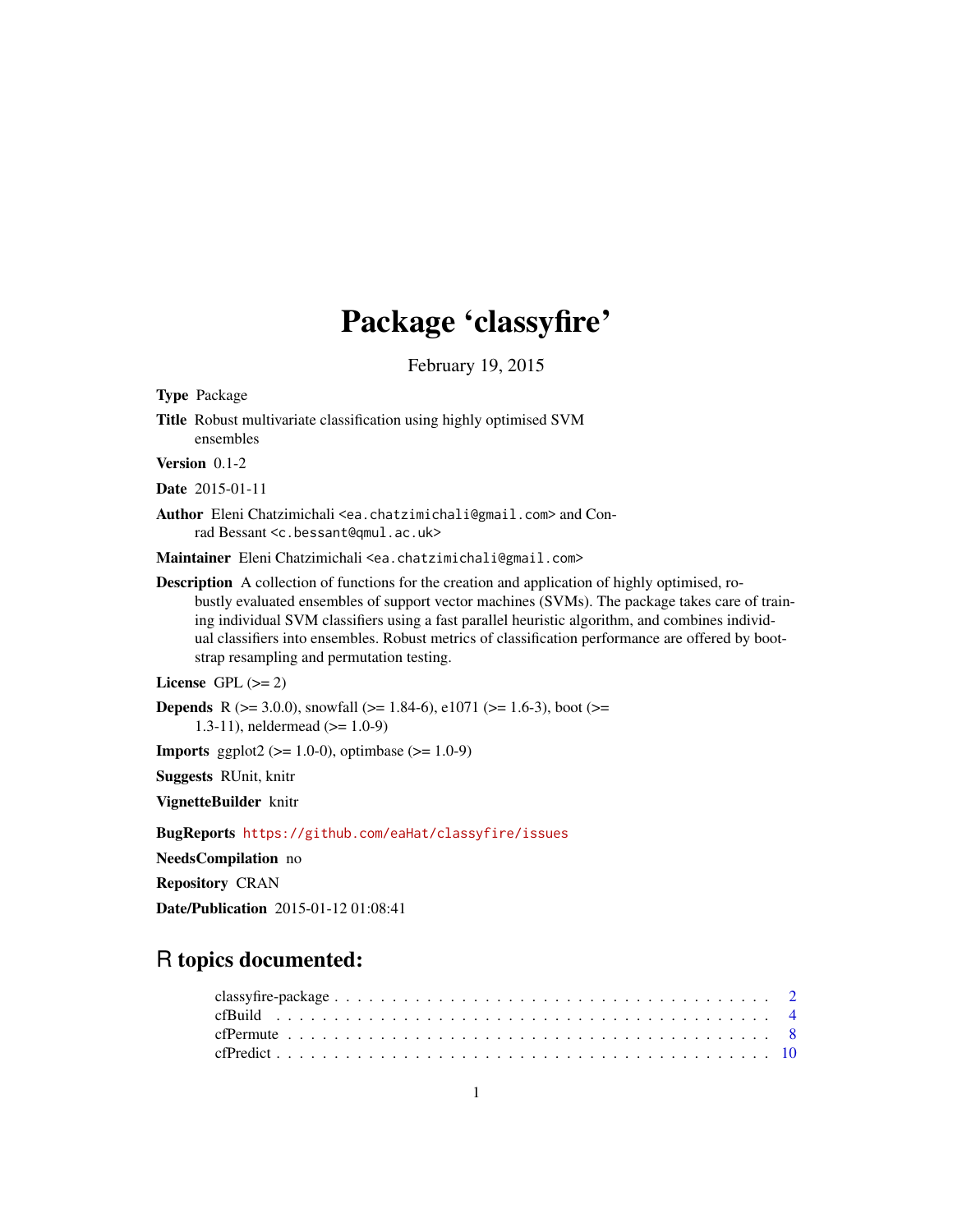# <span id="page-1-0"></span>2 classyfire-package

| Index |  |
|-------|--|
|       |  |
|       |  |
|       |  |
|       |  |
|       |  |
|       |  |
|       |  |
|       |  |
|       |  |
|       |  |

classyfire-package *Robust multivariate classification using highly optimised SVM ensembles*

# Description

The aim of the classyfire package is to improve the quality of multivariate classification projects by making a state-of-the-art multivariate classification workflow available to everyone. Classyfire achieves this by providing powerful functions which automate as much of the classifier building and testing as possible. However, to avoid these functions becoming impenetrable black boxes, detailed information is provided about how these functions work, and full access is provided to the internals of all classifiers that are produced.

# Details

| Package: | classyfire |
|----------|------------|
| Type:    | Package    |
| Version: | $0.1 - 2$  |
| Date:    | 2015-01-11 |
| License: | $GPL (=2)$ |

#### Author(s)

Adapted functionality by Eleni Chatzimichali (ea.chatzimichali@gmail.com)

Author of the SVM functions: David Meyer (<David.Meyer@R-project.org>) (based on C/C++-code by Chih-Chung Chang and Chih-Jen Lin) Author of Scilab neldermead module: Michael Baudin (INRIA - Digiteo) Author of Scilab R adaptation: Sebastien Bihorel (<sb.pmlab@gmail.com>) Authors of bootstrap functions: Angelo Canty and Brian Ripley (originally by Angelo Canty for S)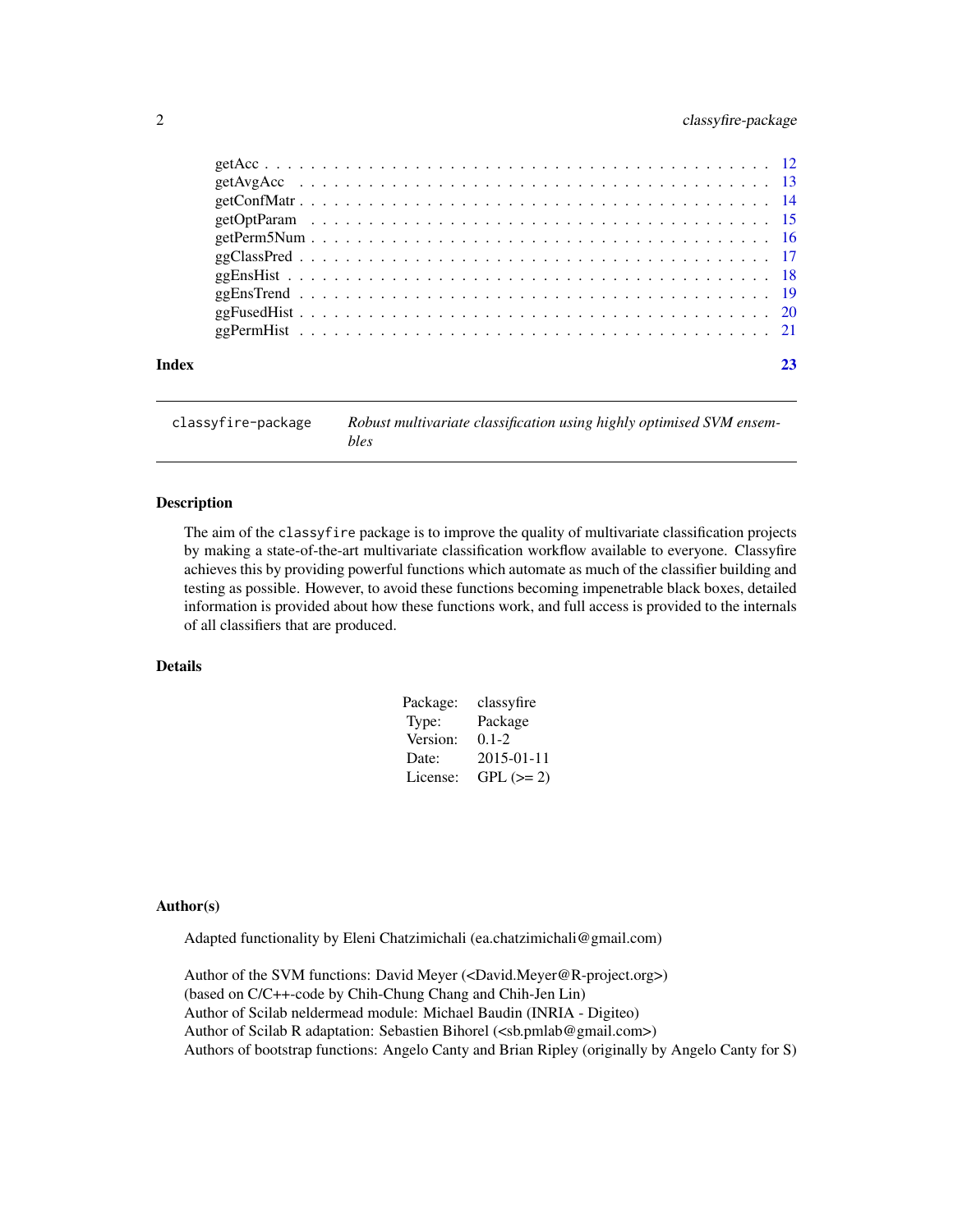# classyfire-package 3

#### References

There are many references explaining the concepts behind the functionality of this package. Among them are :

Chang, Chih-Chung and Lin, Chih-Jen: *LIBSVM: a library for Support Vector Machines* <http://www.csie.ntu.edu.tw/~cjlin/libsvm>

Exact formulations of models, algorithms, etc. can be found in the document: Chang, Chih-Chung and Lin, Chih-Jen: *LIBSVM: a library for Support Vector Machines* <http://www.csie.ntu.edu.tw/~cjlin/papers/libsvm.ps.gz>

More implementation details and speed benchmarks can be found on: Rong-En Fan and Pai-Hsune Chen and Chih-Jen Lin: *Working Set Selection Using the Second Order Information for Training SVM* <http://www.csie.ntu.edu.tw/~cjlin/papers/quadworkset.pdf>

Spendley, W. and Hext, G. R. and Himsworth, F. R. *Sequential Application of Simplex Designs in Optimisation and Evolutionary Operation* American Statistical Association and American Society for Quality, 1962

Nelder, J. A. and Mead, R. *A Simplex Method for Function Minimization* The Computer Journal, 1965

C. T. Kelley *Iterative Methods for Optimization* SIAM Frontiers in Applied Mathematics, 1999

A. C. Davison and D. V. Hinkley *Bootstrap Methods and Their Applications* CUP, 1997

Booth, J.G., Hall, P. and Wood, A.T.A. *Balanced importance resampling for the bootstrap.* Annals of Statistics, 21, 286-298, 1993

Davison, A.C. and Hinkley, D.V. *Bootstrap Methods and Their Application* Cambridge University Press, 1997

Efron, B. and Tibshirani, R. *An Introduction to the Bootstrap* Chapman & Hall, 1993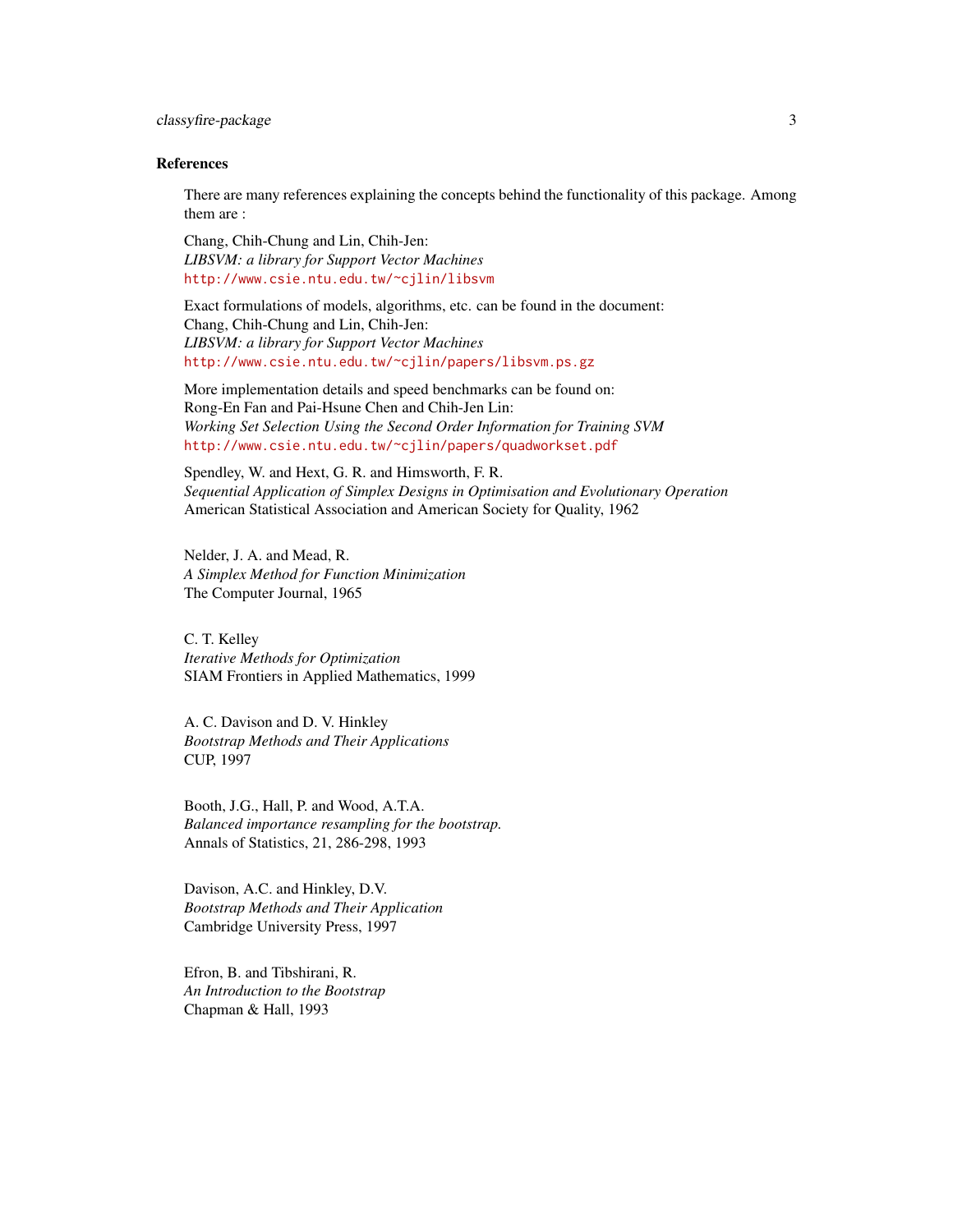<span id="page-3-1"></span><span id="page-3-0"></span>

The cfBuild function creates a highly optimised ensemble of radial basis function (RBF) support vector machines (SVMs). The cfBuild function takes care of all aspects of the SVM optimisation, internally splitting the supplied data into separate training and testing subsets using a bootstrapping approach coupled with a heuristic optimisation algorithm and parallel processing to minimise computation time. The ensemble object can then be used to classify newly acquired data using the [cfPredict](#page-9-1) function.

# Usage

cfBuild(inputData, inputClass, ...)

## Default S3 method:

cfBuild(inputData, inputClass, bootNum = 100, ensNum = 100, parallel=TRUE, cpus = NULL, type = "SOCK", socketHosts = NULL, scaling = TRUE,  $\ldots$ )

#### Arguments

| inputData   | The input data matrix as provided by the user (mandatory field).                                                                                                                                                                                                                             |
|-------------|----------------------------------------------------------------------------------------------------------------------------------------------------------------------------------------------------------------------------------------------------------------------------------------------|
| inputClass  | The input class vector as provided by the user (mandatory field).                                                                                                                                                                                                                            |
| bootNum     | The number of bootstrap iterations in the optimisation process. By default, the<br>bootNum value is set to 100.                                                                                                                                                                              |
| ensNum      | The number of classifiers that form the classification ensemble. By default, the<br>ensNum value is set to 100.                                                                                                                                                                              |
| parallel    | Boolean value that determines parallel or sequential execution. By default set to<br>TRUE. For more details, see sfInit.                                                                                                                                                                     |
| cpus        | Numeric value that provides the number of CPUs requested for the cluster. For<br>more details, see sfInit.                                                                                                                                                                                   |
| type        | The type of cluster. It can take the values 'SOCK', 'MPI', 'PVM' or 'NWS'.<br>By default, type is equal to 'SOCK'. For more details, see sflnit.                                                                                                                                             |
| socketHosts | Host list for socket clusters. Only needed for socketmode (SOCK) and if using<br>more than one machines (if using only your local machine (localhost) no list is<br>needed). For more details, see sfInit.                                                                                   |
| scaling     | Boolean value that determines whether scaling should be applied (by default<br>set to TRUE). Data are scaled internally, usually yielding better results. The<br>parameters of SVM-models usually <i>must</i> be tuned to yield sensible results. For<br>more information, see function sym. |
| .           | The remaining optional fields.                                                                                                                                                                                                                                                               |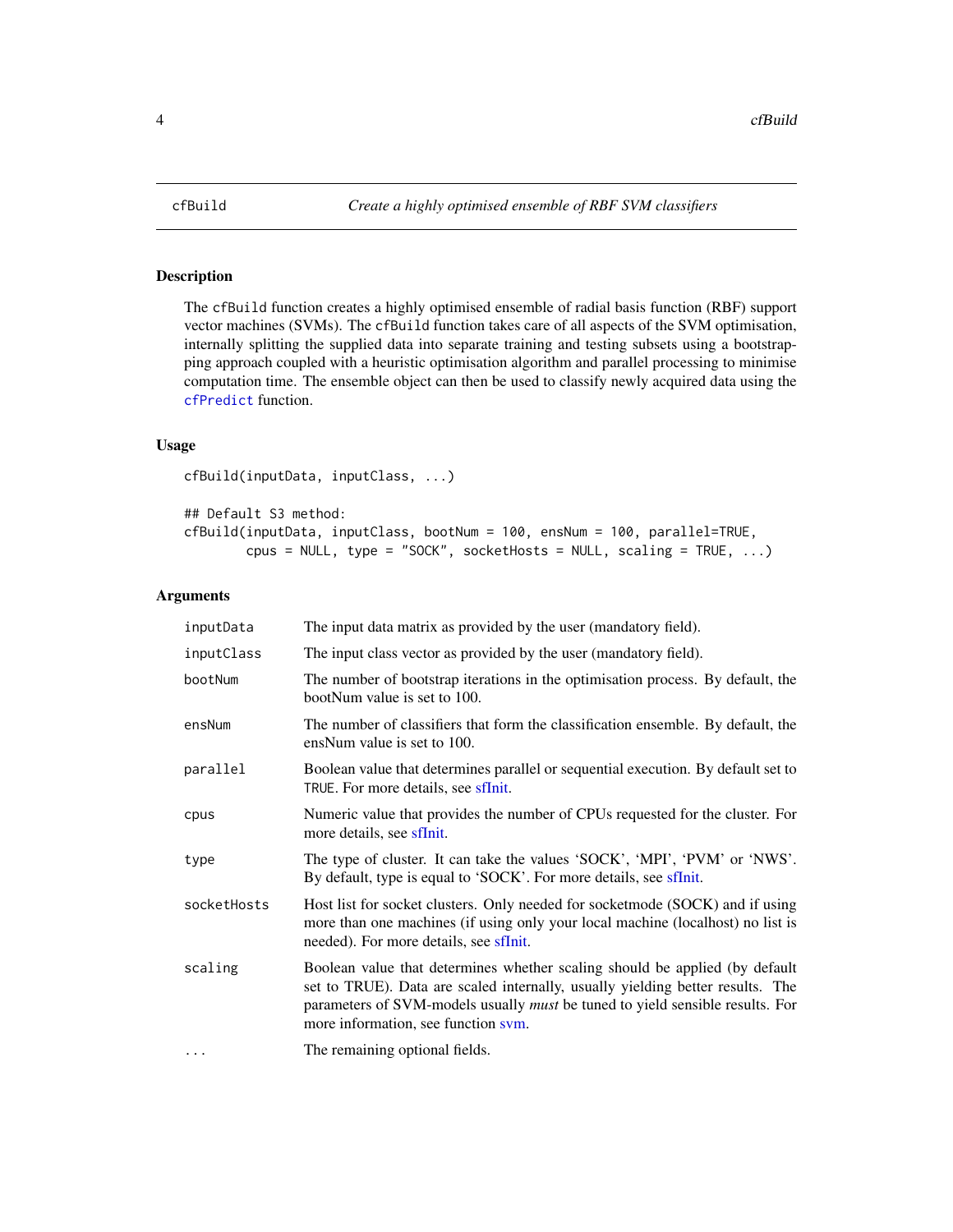#### <span id="page-4-0"></span>cfBuild 5

#### Details

For a given input dataset  $D$ , a random fraction of samples is removed and kept aside as an independent test set during the training process of the model. This selection of samples forms the dataset  $D_{test}$ . This test set typically comprises a third of the original samples. Using a stratified holdout approach, the test set consists of the same balance of sample classes as the initial dataset  $D$ . The remaining samples that are not selected, form the training set  $D_{train}$ . Since the test set is kept aside during the whole training process, the risk of overfitting is minimised.

In the case of bootstrapping, a bootstrap training set  $D_{bootTrain}$  is created by randomly picking *n* samples with replacement from the training dataset  $D_{train}$ . The total size of  $D_{bootTrain}$  is equal to the size of  $D_{train}$ . Since bootstrapping is based on sampling with replacement, any given sample could be present multiple times within the same bootstrap training set. The remaining samples not found in the bootstrap training set make up the bootstrap test set  $D_{bootTest}$ . To avoid reliance on one specific bootstrapping split, bootstrapping is repeated at least  $bootNum$  times until a clear winning parameter combination emerges.

Ultimately, the optimal parameters are used to train a new classifier with the full  $D_{train}$  dataset and test it on the independent test set  $D_{test}$ , which has been left aside during the entire optimisation process. Even though the approach described thus far generates an excellent classifier, the random selection of test samples in the initial split may have been fortunate. For a more accurate and reliable overview, the whole process should be repeated a minimum of 100 times (default value of  $ensNum$ ) or until a stable average classification rate emerges. The output of this repetition consists of at least  $ensNum$  individual classification models built using the optimum parameter settings. Rather than isolating a single classifier, all individual classification models are fused into a classification ensemble.

#### Value

The cfBuild function returns an object in the form of an R list. The attributes of the list can be accessed by executing the [attributes](#page-0-0) command. More specifically, the list of attributes includes:

| testAcc     | A vector of the test accuracies $(\%CC)$ of the single classifiers in the ensemble.                                                                                  |
|-------------|----------------------------------------------------------------------------------------------------------------------------------------------------------------------|
| trainAcc    | A vector of the train accuracies of the single classifiers in the ensemble.                                                                                          |
| optGamma    | A vector of the optimal gamma values.                                                                                                                                |
| optCost     | A vector of the optimal cost values.                                                                                                                                 |
| totalTime   | The overall execution time of the ensemble in seconds.                                                                                                               |
| runTime     | The individual execution times of the classifiers within the ensemble in seconds.                                                                                    |
| confMatr    | A list featuring the confusion matrices of the classifiers in the ensemble.                                                                                          |
| predClasses | A list with the vectors of predicted classes as predicted by each classifier.                                                                                        |
| testClasses | A list with the vectors of true classes of the test class.                                                                                                           |
| missNames   | In case that the names of the samples (rows) are supplied in the input data matrix,<br>the missNames attribute returns the names of the missclassified samples.      |
| accNames    | In case that the names of the samples (rows) are supplied in the input data matrix,<br>the accNames attribute returns the names of the correctly classified samples. |
| testIndx    | The randomly selected samples (rows) that were used in this instance to create<br>the train and test data.                                                           |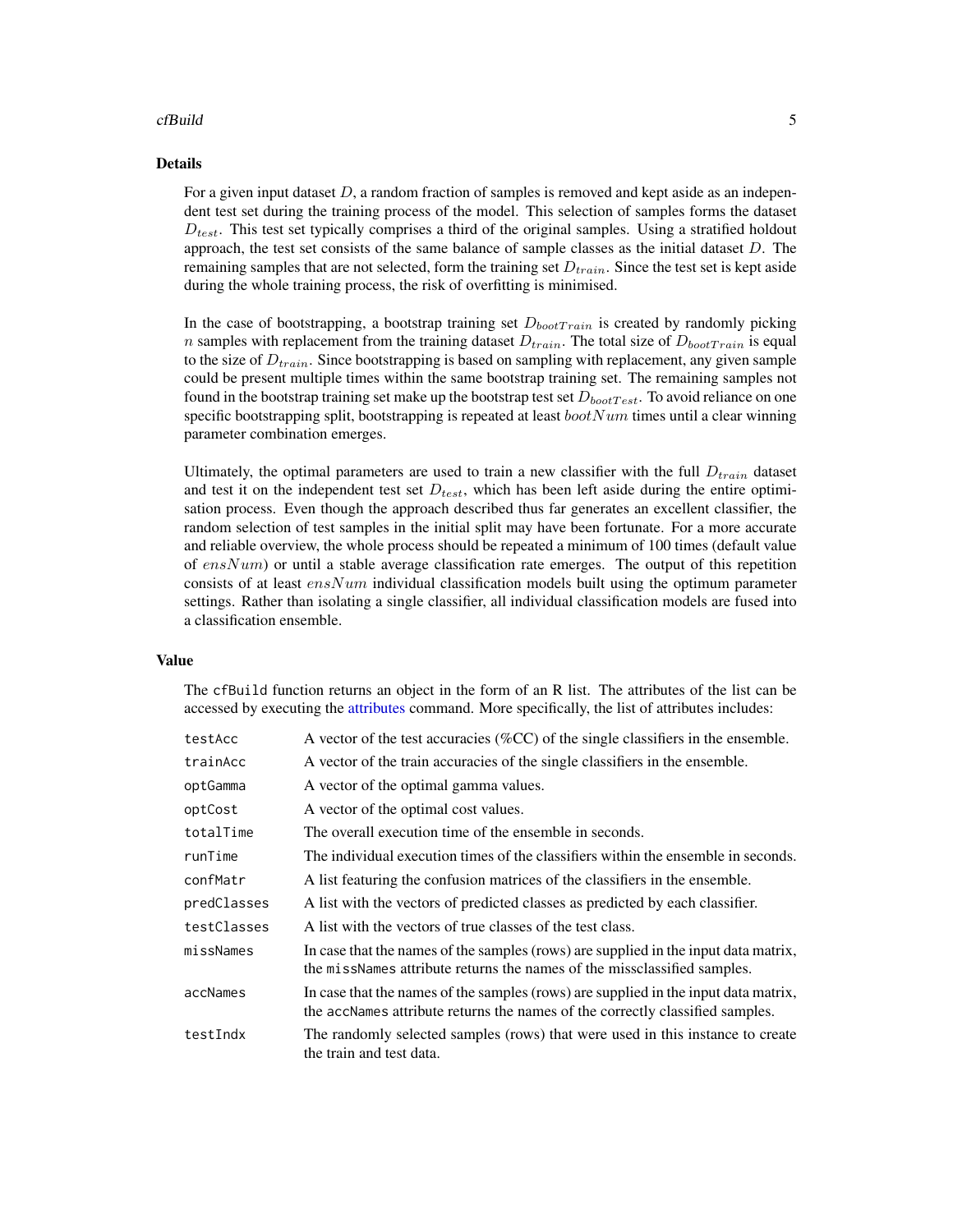<span id="page-5-0"></span>svmModel A list containing the generated SVM models in the ensemble.

#### Note

- By default data are scaled internally, usually yielding better results. The parameters of SVMmodels usually *must* be tuned to yield sensible results! For more information, see function [svm.](#page-0-0)
- The cfBuild function does not force an upper limit for the bootNum, ensNum and cpus parameters to the users. However, it is advisable not to use extremely high values for these parameters.

# Author(s)

Adapted functionality by Eleni Chatzimichali (ea.chatzimichali@gmail.com) Author of the SVM functions: David Meyer (<David.Meyer@R-project.org>) (based on C/C++-code by Chih-Chung Chang and Chih-Jen Lin) Author of Scilab neldermead module: Michael Baudin (INRIA - Digiteo) Author of Scilab R adaptation: Sebastien Bihorel (<sb.pmlab@gmail.com>) Authors of bootstrap functions: Angelo Canty and Brian Ripley (originally by Angelo Canty for S)

# References

There are many references explaining the concepts behind the functionality of this function. Among them are :

Chang, Chih-Chung and Lin, Chih-Jen: *LIBSVM: a library for Support Vector Machines* <http://www.csie.ntu.edu.tw/~cjlin/libsvm>

Exact formulations of models, algorithms, etc. can be found in the document: Chang, Chih-Chung and Lin, Chih-Jen: *LIBSVM: a library for Support Vector Machines* <http://www.csie.ntu.edu.tw/~cjlin/papers/libsvm.ps.gz>

More implementation details and speed benchmarks can be found on: Rong-En Fan and Pai-Hsune Chen and Chih-Jen Lin: *Working Set Selection Using the Second Order Information for Training SVM* <http://www.csie.ntu.edu.tw/~cjlin/papers/quadworkset.pdf>

Spendley, W. and Hext, G. R. and Himsworth, F. R. *Sequential Application of Simplex Designs in Optimisation and Evolutionary Operation* American Statistical Association and American Society for Quality, 1962

Nelder, J. A. and Mead, R. *A Simplex Method for Function Minimization* The Computer Journal, 1965

C. T. Kelley *Iterative Methods for Optimization* SIAM Frontiers in Applied Mathematics, 1999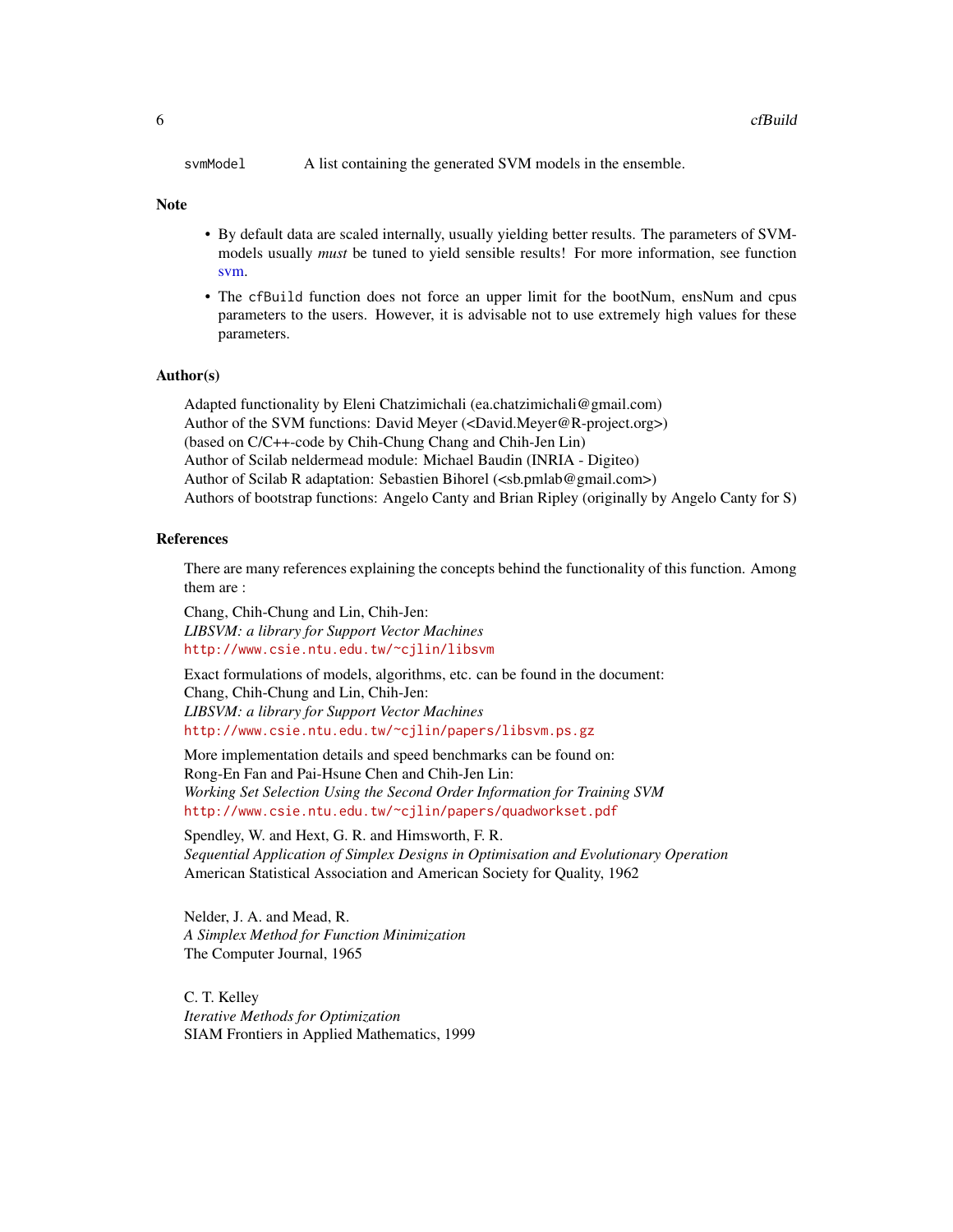#### <span id="page-6-0"></span>cfBuild **7**

A. C. Davison and D. V. Hinkley *Bootstrap Methods and Their Applications* CUP, 1997

Booth, J.G., Hall, P. and Wood, A.T.A. *Balanced importance resampling for the bootstrap.* Annals of Statistics, 21, 286-298, 1993

Davison, A.C. and Hinkley, D.V. *Bootstrap Methods and Their Application* Cambridge University Press, 1997

Efron, B. and Tibshirani, R. *An Introduction to the Bootstrap* Chapman & Hall, 1993

# See Also

[cfPredict](#page-9-1), [cfPermute](#page-7-1)

```
## Not run:
data(iris)
irisClass <- iris[,5]
irisData <- iris[,-5]
# Construct a classification ensemble with 100 classifiers and 100 bootstrap
# iterations during optimisation
ens <- cfBuild(inputData = irisData, inputClass = irisClass, bootNum = 100,
               ensNum = 100, parallel = TRUE, cpus = 4, type = "SOCK")
# List of attributes available for each classifier in the ensemble
attributes(ens)
# Get the overall average test and train accuracy
getAvgAcc(ens)$Test
getAvgAcc(ens)$Train
# Get all the individual test and train accuracies in the ensemble
ens$testAcc # alternatively, getAcc(ens)$Test
ens$trainAcc # alternatively, getAcc(ens)$Train
## End(Not run)
```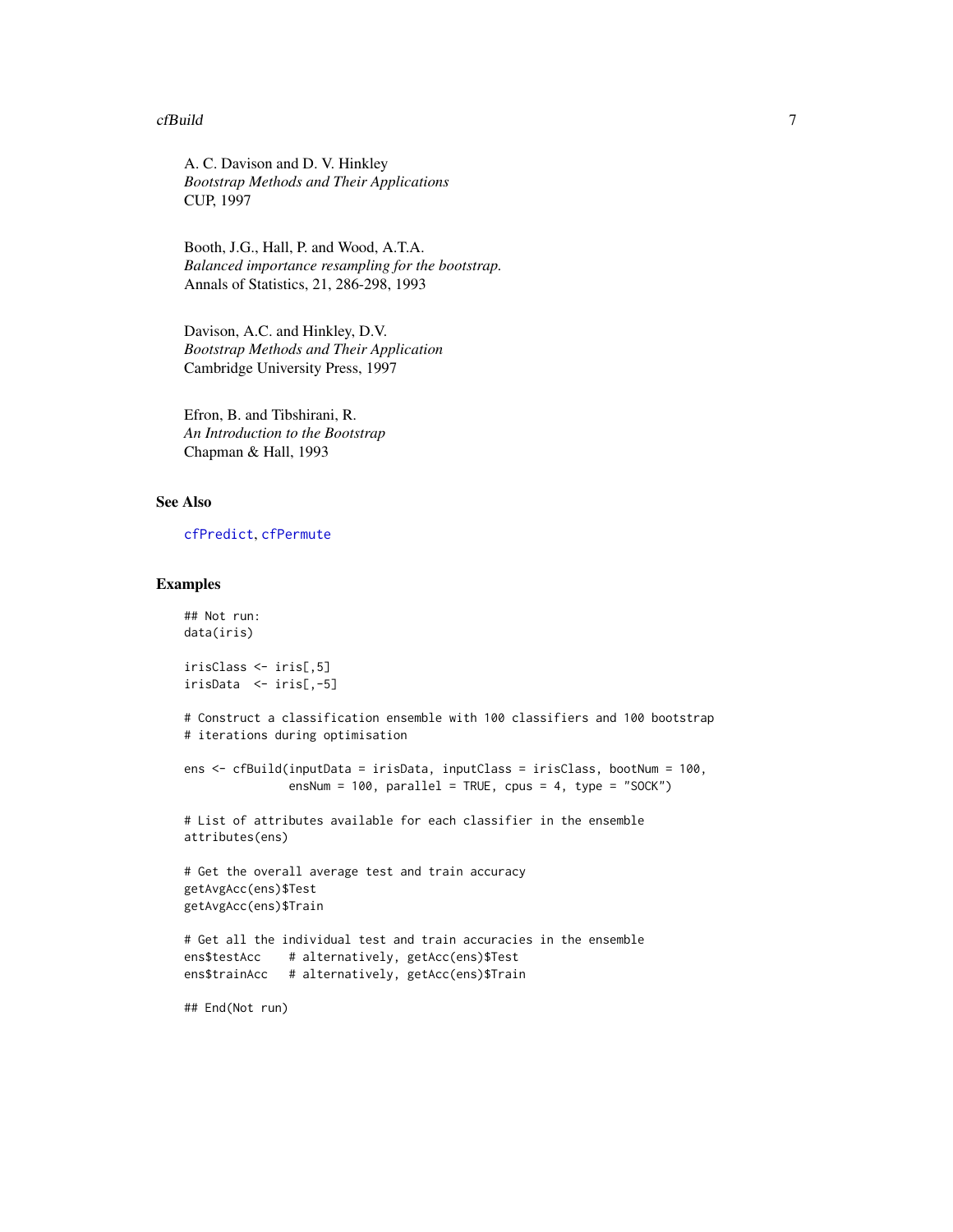The cfPermute function performs permutation testing on a classification ensemble produced by [cfBuild](#page-3-1). This is essentially a comparison between the classification performance achieved for a given dataset and the performance that would be achieved by random chance. It therefore provides an indication of significance of the performance of a classifier.

# Usage

```
cfPermute(inputData, inputClass, bootNum = 100, ensNum = 100, permNum = 100,
         parallel = TRUE, cpus = NULL, type = "SOCK", socketHosts = NULL,
         progressBar = TRUE, scaling = TRUE)
```
# Arguments

| inputData   | The input data matrix as provided by the user (mandatory field).                                                                                                                                                                                                                             |
|-------------|----------------------------------------------------------------------------------------------------------------------------------------------------------------------------------------------------------------------------------------------------------------------------------------------|
| inputClass  | The input class vector as provided by the user (mandatory field).                                                                                                                                                                                                                            |
| bootNum     | The number of bootstrap iterations during the optimisation process. By default,<br>the value is set to 100.                                                                                                                                                                                  |
| ensNum      | The number of classifiers that constitute the ensemble for each permutation. By<br>default, the value is set to 100.                                                                                                                                                                         |
| permNum     | The number of permutations to be executed. By default, the value is set to 100.                                                                                                                                                                                                              |
| parallel    | Boolean value that determines parallel or sequential execution. By default set to<br>TRUE. For more details, see sfInit.                                                                                                                                                                     |
| cpus        | Numeric value that provides the number of CPUs requested for the cluster. For<br>more details, see sfInit.                                                                                                                                                                                   |
| type        | The type of cluster. It can take the values 'SOCK', 'MPI', 'PVM' or 'NWS'.<br>By default, type is equal to 'SOCK'. For more details, see sflnit.                                                                                                                                             |
| socketHosts | Host list for socket clusters. Only needed for socket mode (SOCK) and if using<br>more than one machines (if using only your local machine (localhost) no list is<br>needed). For more details, see sfInit.                                                                                  |
| progressBar | Boolean value that determines whether a progress bar should be displayed. By<br>default set to TRUE.                                                                                                                                                                                         |
| scaling     | Boolean value that determines whether scaling should be applied (by default<br>set to TRUE). Data are scaled internally, usually yielding better results. The<br>parameters of SVM-models usually <i>must</i> be tuned to yield sensible results. For<br>more information, see function sym. |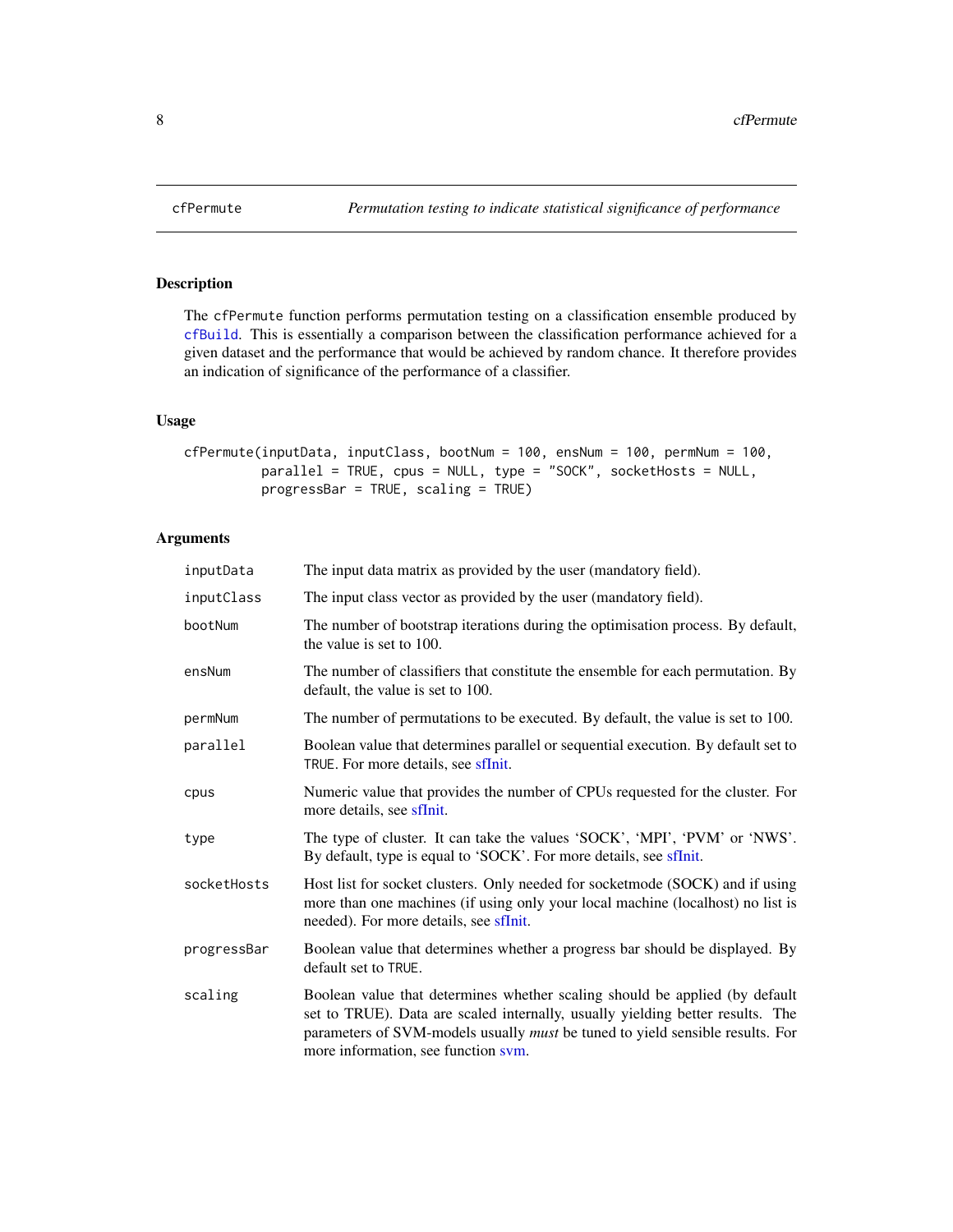#### <span id="page-8-0"></span>cfPermute 99

#### Details

Permutation testing is a widely-applied process used in order to provide an indication of the statistical significance of the classification results. In a permutation test, the entries of the original class vector (inputClass) are randomly shuffled, while the class distribution is preserved. This approach destroys all the sample membership information since the samples of a permuted dataset correspond to randomly assigned classes. The whole model building process as described in [cfBuild](#page-3-1) is once more repeated for the "false" (permuted) classes. In general, permutation testing should be performed at least 100 times (default value of permNum) until a stable distribution of results is obtained.

# Value

The cfPermute function returns an object in the form of an R list. The attributes of the list can be accessed by executing the [attributes](#page-0-0) command. More specifically, the list of attributes includes:

| avgAcc    | The average test accuracy across all ensembles within each permutation itera-<br>tion.                                                                                                                                                                                                                                                                               |
|-----------|----------------------------------------------------------------------------------------------------------------------------------------------------------------------------------------------------------------------------------------------------------------------------------------------------------------------------------------------------------------------|
| totalTime | The overall execution time of permutation testing.                                                                                                                                                                                                                                                                                                                   |
| execTime  | The individual execution times for each permutation round.                                                                                                                                                                                                                                                                                                           |
| permList  | For each permutation iteration, a new object (list) is generated by the function<br>cfBuild using as input the initial data and the permuted class. This attribute will<br>have the same length - the same number of elements - as the permNum attribute<br>specified in the cfPermute function. For more information on the arguments of<br>the object, see cfBuild |

# References

Good, P. I. *Permutation, Parametric and Bootstrap Tests of Hypotheses* 3rd ed, Springer-Verlag New York Inc, Dordrecht, 2006

Hesterberg, T., Moore, D. S., Monaghan, S., Clipson, A. and Epstein, R. *Bootstrap methods and permutation tests*

Introduction to the Practice of Statistics, vol. 5, pp. 1-70, 2005

# See Also

[getPerm5Num](#page-15-1), [ggPermHist](#page-20-1)

```
## Not run:
data(iris)
irisClass <- iris[,5]
irisData <- iris[,-5]
ens <- cfBuild(irisData, irisClass, bootNum = 100, ensNum = 100, parallel = TRUE,
               cpus = 4, type = "SOCK")
```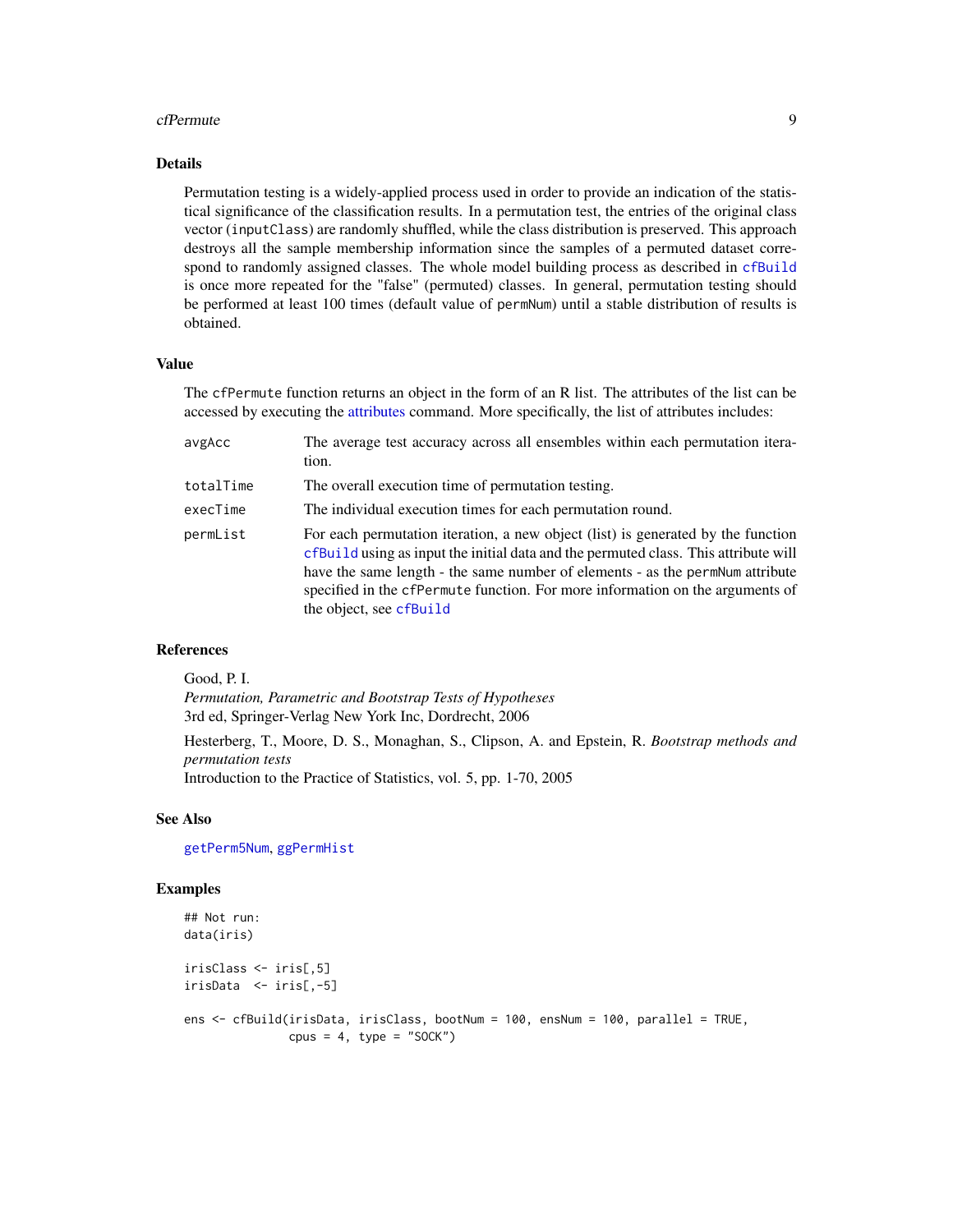```
# Execute 5 permutation rounds; in each permutation test, an ensemble of 20 classifiers
# is constructed, each running 10 bootstrap iterations during the optimization process
# The default values for permutation testing are ensNum = bootNum = permNum = 100
permObj <- cfPermute(irisData, irisClass, bootNum = 10, ensNum = 20, permNum = 5, parallel = TRUE,
                     cpus = 4, type = "SOCK")
# List of attributes for each permutation
attributes(permObj)
# Get the vector of averaged accuracies, one for each permutation
# (each permutation is an independent classification ensemble)
permObj$avgAcc
# Get the overall elapsed time for the permutation process
permObj$totalTime[3]
# Get the vector of individual execution times for each permutation
permObj$execTime
# Access the first ensemble in the permutation list
permObj$permList[[1]]
## End(Not run)
```
<span id="page-9-1"></span>cfPredict *Predict the class of new data using an existing ensemble*

# Description

The cfPredict function uses a classification ensemble object created by [cfBuild](#page-3-1) to predict the class(es) of one or more samples described by a given data matrix. The function returns the predicted classes for each sample, together with a confidence score (between 0 and 100) which equates to the percentage of SVMs within the classifier that voted for the reported class.

#### Usage

```
cfPredict(ensObj, newInputData)
```
#### Arguments

| ensObi       | The classification ensemble (in the form of an R list) as generated by cfBuild                                                                                          |
|--------------|-------------------------------------------------------------------------------------------------------------------------------------------------------------------------|
| newInputData | A new independent dataset with unknown classes. The new dataset must have<br>exactly the same number of columns as the input Data, passed as an argument<br>in cfBuild. |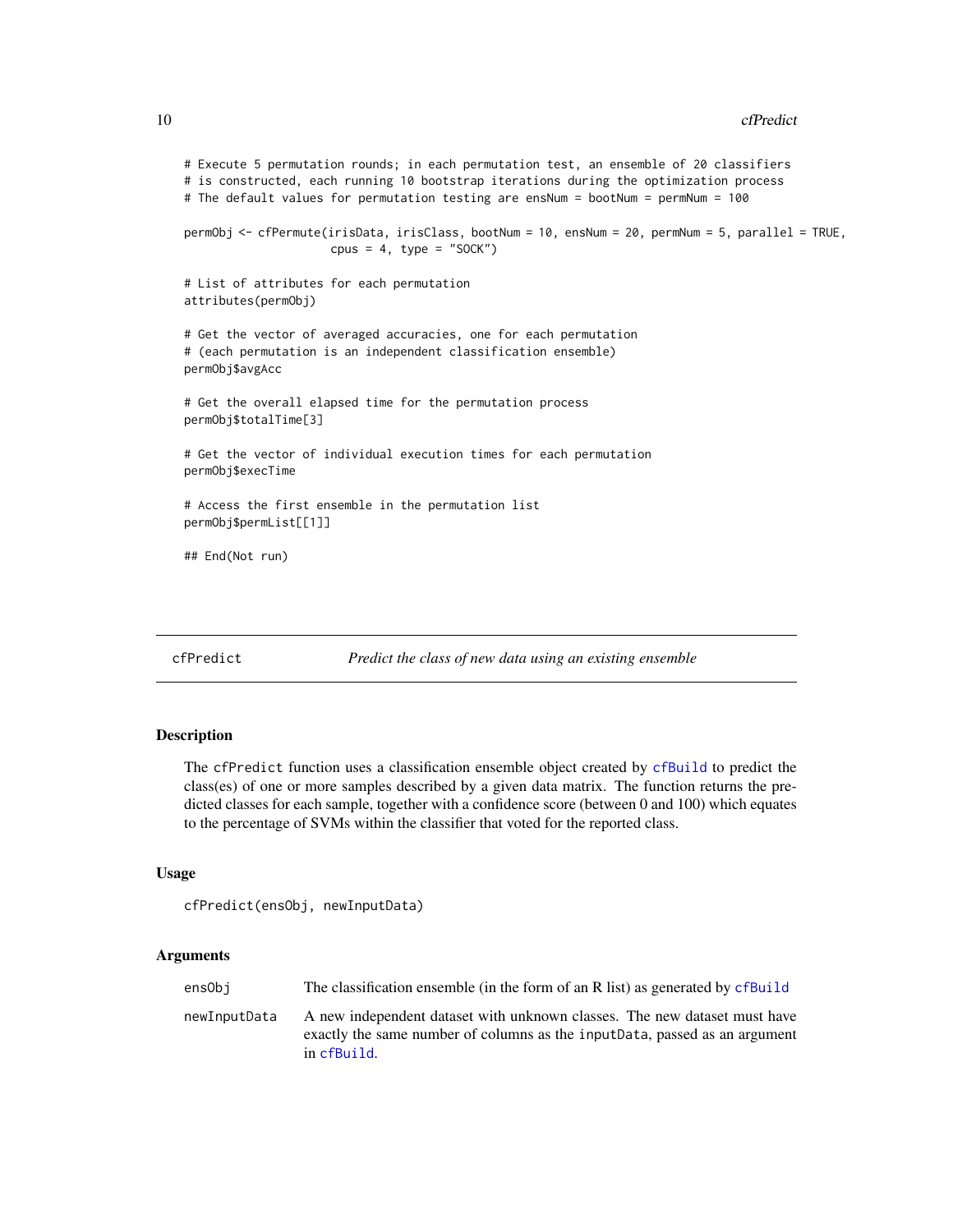#### <span id="page-10-0"></span>cfPredict 21 and 22 and 22 and 23 and 23 and 23 and 23 and 24 and 25 and 26 and 26 and 26 and 26 and 26 and 26

## Value

The cfPredict function returns an object in the form of an R list. The attributes of the list can be accessed by executing the [attributes](#page-0-0) command. More specifically, the list of attributes includes:

- totalPred A matrix of the predicted classes as generated by a majority vote between the classifiers in the ensemble along with their confidence scores (the % percentage of the predicted class in the majority vote) for each sample.
- indivPred A matrix of the individual classes as predicted by each classifier in the ensemble. Each row represents a sample to be predicted, and each column an independent classification model in the ensemble as generated by [cfBuild](#page-3-1). The application of a majority vote on these prediction scores generates the totalPred matrix.

#### See Also

[cfBuild](#page-3-1)

#### Examples

```
## Not run:
data(iris)
irisClass <- iris[,5]
irisData <- iris[,-5]
# Construct a classification ensemble with 100 classifiers and 100 bootstrap
# iterations during optimisation
ens <- cfBuild(irisData, irisClass, bootNum = 100, ensNum = 100, parallel = TRUE,
              cpus = 4, type = "SOCK")
# Randomly generate test data to find out their classes using the generated ensemble
# 400 points are selected at random, which results in 100 samples (rows).
# Predict the classes of the data using the classifiers in the constructed ensemble
testMatr <- matrix(runif(400)*100, ncol=4)
predRes <- cfPredict(ens, testMatr)
# Get the attributes of the object predRes
attributes(predRes)$names
# Get the predicted classes as generated by a majority vote between the classifiers
predRes$totalPred
# Get the individual classes as predicted by each classifier in the ensemble
predRes$indivPred
```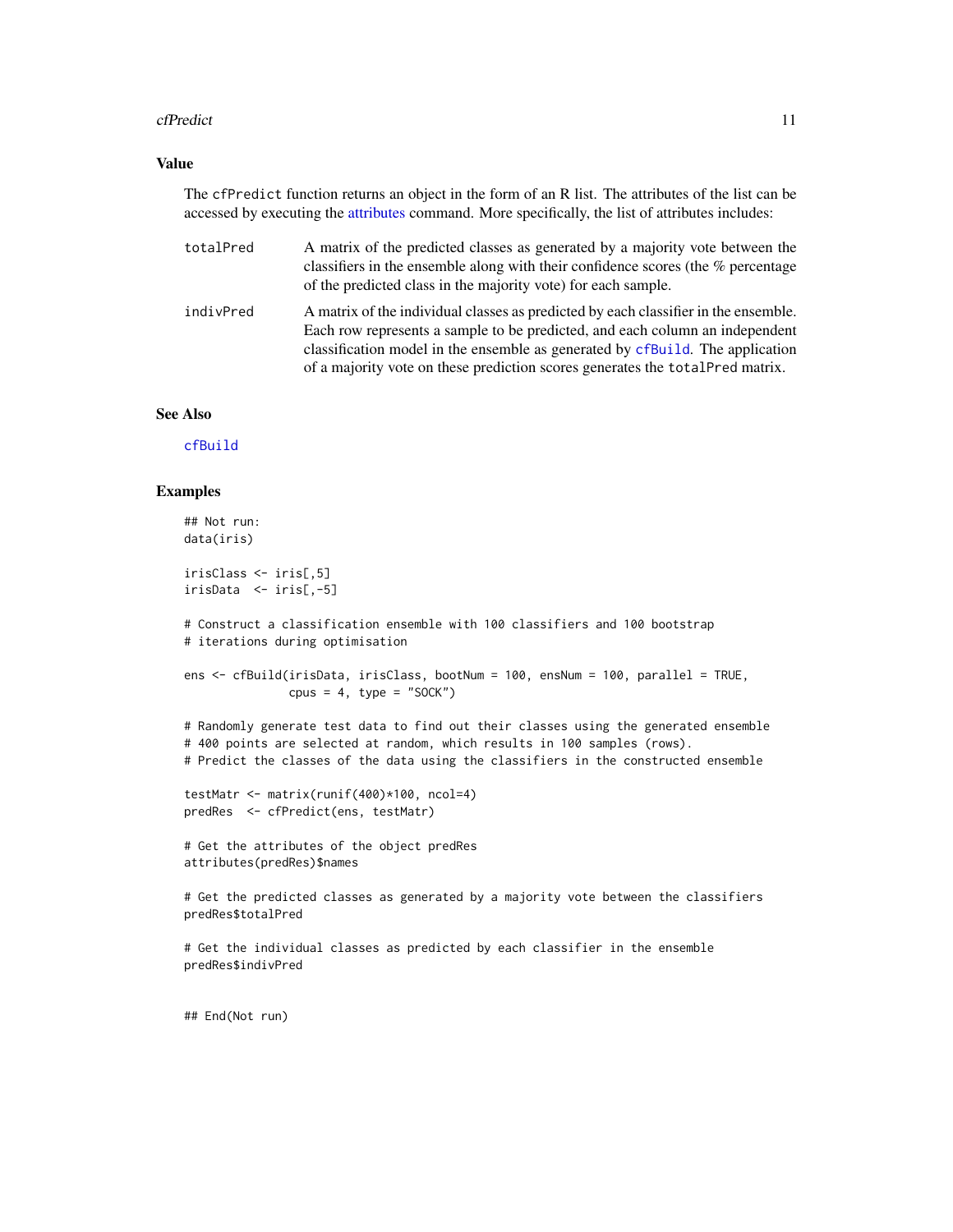<span id="page-11-1"></span><span id="page-11-0"></span>

The getAcc function returns the test and train accuracies for all the classifiers within a classification ensemble as generated by [cfBuild](#page-3-1).

# Usage

getAcc(ensObj)

#### Arguments

ensObj The classification ensemble (in the form of an R list) as generated by [cfBuild](#page-3-1)

# Value

The getAcc function returns a list with two named (Test and Train) vectors, equal to the overall test accuracies (%CC) and overall train accuracies of the classifiers within the ensemble. The attributes of the list can be accessed by executing the [attributes](#page-0-0) command.

#### See Also

[getAvgAcc](#page-12-1)

#### Examples

```
## Not run:
data(iris)
irisClass <- iris[,5]
irisData <- iris[,-5]
ens <- cfBuild(inputData = irisData, inputClass = irisClass, bootNum = 100,
               ensNum = 100, parallel = TRUE, cpus = 4, type = "SOCK")
# Get the attributes provided by the getAcc function
attributes(getAcc(ens))
# Get both the vectors of test and train accuracies from the classifiers in the ensemble
getAcc(ens)
# Get the vector of test accuracies from the classifiers in the ensemble
getAcc(ens)$Test
```
# Get the vector of train accuracies from the classifiers in the ensemble getAcc(ens)\$Train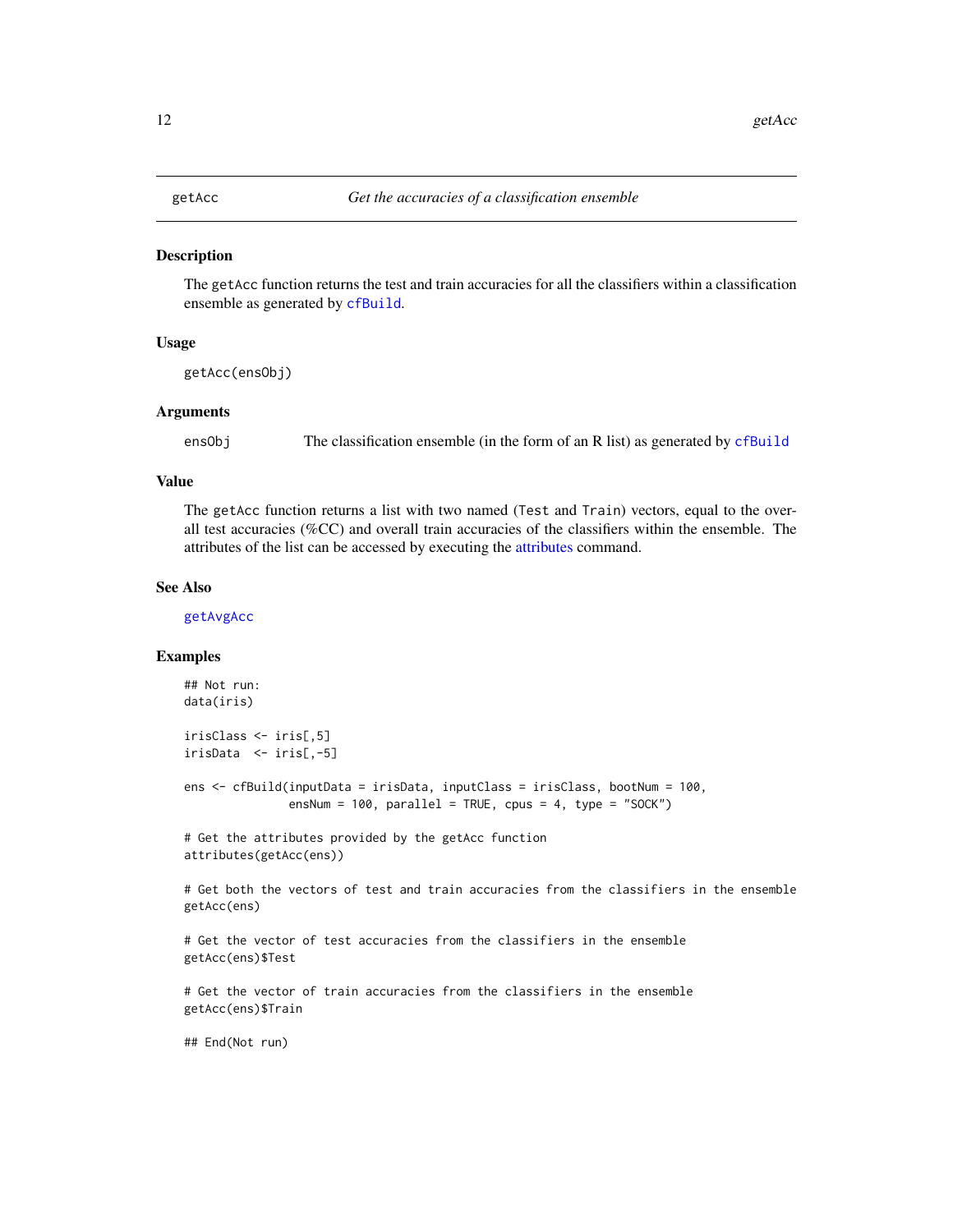<span id="page-12-1"></span><span id="page-12-0"></span>

The avgTestAcc function returns the average test accuracy (%CC) and average train accuracy of an ensemble of classifiers as generated by the function [cfBuild](#page-3-1).

# Usage

```
getAvgAcc(ensObj)
```
#### Arguments

ensObj The classification ensemble (in the form of an R list) as generated by [cfBuild](#page-3-1)

# Value

The avgTestAcc function returns a list with two named (Test and Train) numerical values, equal to the average overall test accuracy (%CC) and the average overall train accuracy of the ensemble. The attributes of the list can be accessed by executing the [attributes](#page-0-0) command.

#### See Also

[getAcc](#page-11-1)

```
## Not run:
data(iris)
irisClass <- iris[,5]
irisData <- iris[,-5]
ens <- cfBuild(inputData = irisData, inputClass = irisClass, bootNum = 100,
               ensNum = 100, parallel = TRUE, cpus = 4, type = "SOCK")
# Get the attributes provided by the getAvgAcc function
attributes(getAvgAcc(ens))
# Get the average test and train accuracies within the ensemble
getAvgAcc(ens)
# Get the average test accuracy
getAvgAcc(ens)$Test
# Get the average train accuracy
getAvgAcc(ens)$Train
```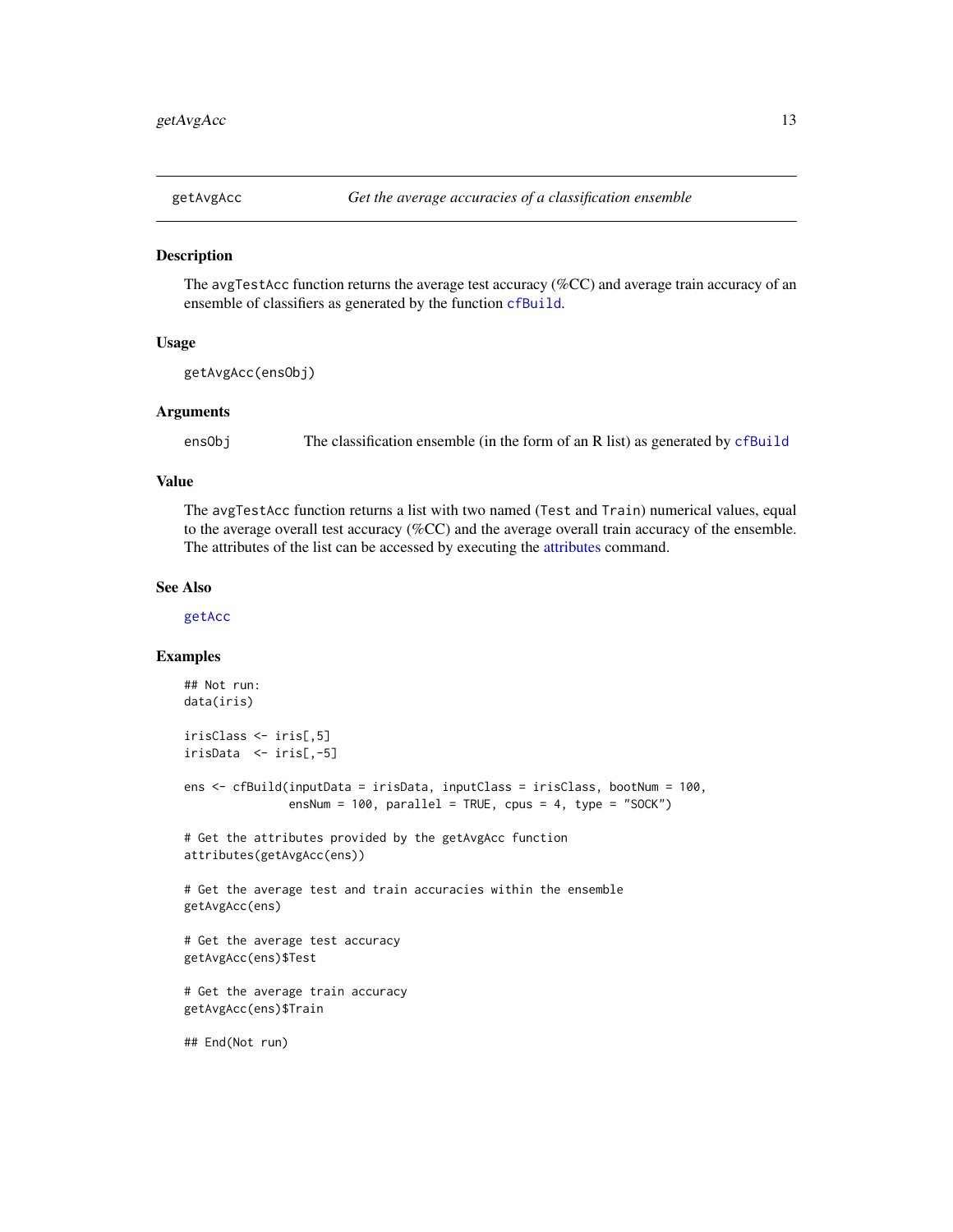<span id="page-13-0"></span>

The getConfMatr function returns a confusion matrix from an ensemble created by [cfBuild](#page-3-1). The matrix is populated using class predictions for test data, predictions which were obtained during the building and optimisation of the classifier. Each column of the confusion matrix represents the instances in a predicted class, while each row represents the instances in an actual class. Cells in the matrix indicate the percentage of samples predicted to belong to each class. In a perfect ensemble the diagonal elements would all be 100%.

#### Usage

getConfMatr(ensObj)

### Arguments

| ensObj | The classification ensemble (in the form of an R list) as generated by cfBuild |  |  |
|--------|--------------------------------------------------------------------------------|--|--|
|        |                                                                                |  |  |

#### Note

A graphical representation of this information is provided by [ggClassPred](#page-16-1).

#### Examples

```
## Not run:
data(iris)
irisClass <- iris[,5]
irisData <- iris[,-5]
ens <- cfBuild(irisData, irisClass, bootNum = 100, ensNum = 100, parallel = TRUE,
               cpus = 4, type = "SOCK")
# Get the confusion matrix summarising the performance of the ensemble
getConfMatr(ens)
```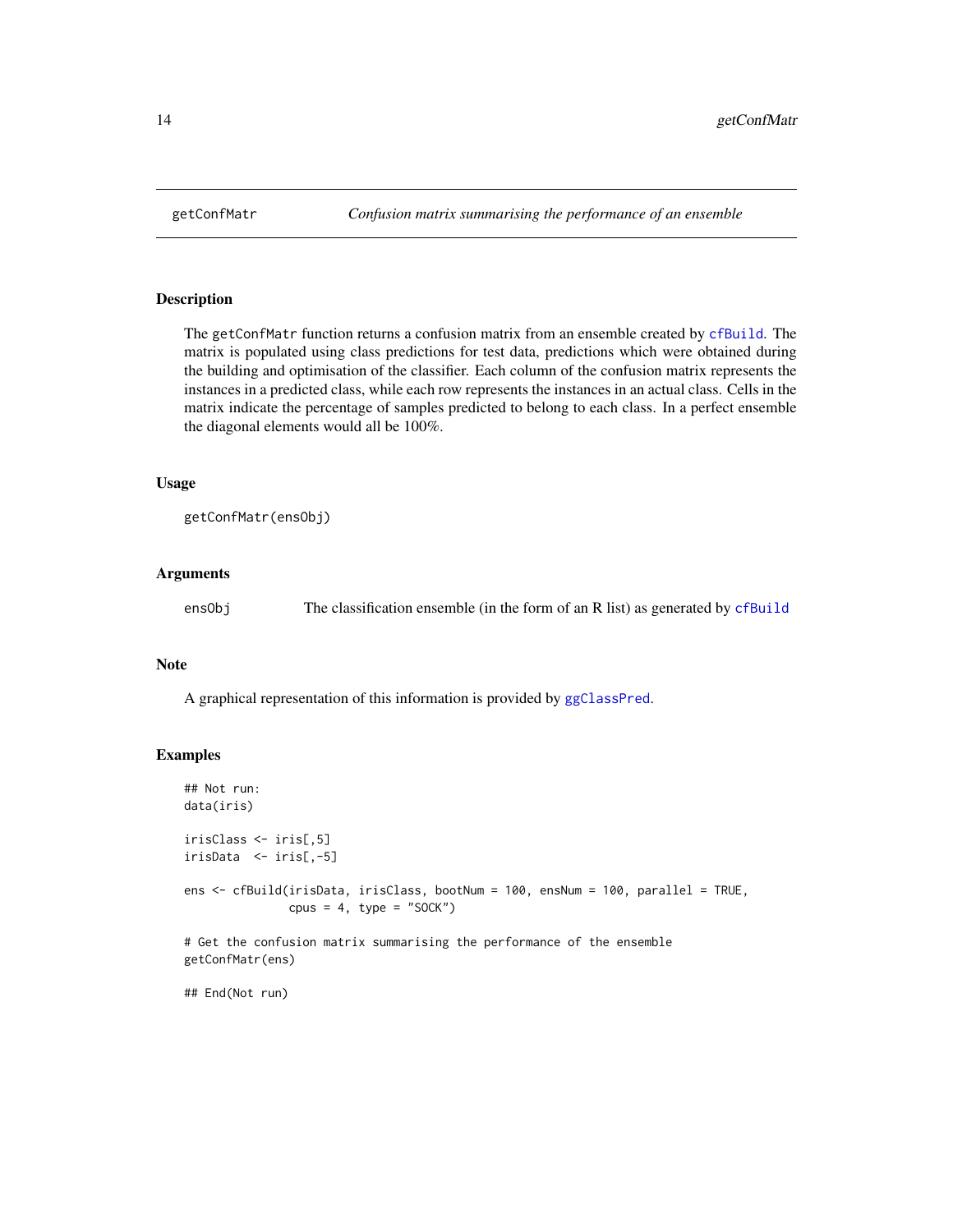<span id="page-14-0"></span>

To allow detailed reporting of the methods used to create classifiers, the getOptParam function retrieves the optimum hyperparameters for each SVM within an ensemble classifier, built using [cfBuild](#page-3-1).

# Usage

```
getOptParam(ensObj)
```
# Arguments

ensObj The classification ensemble (in the form of an R list) as generated by [cfBuild](#page-3-1)

### Value

Returns a matrix containing the optimal gamma and optimal cost for each SVM in the classification ensemble. For information about what these hyperparameters are and how they are determined, see the documentation for [cfBuild](#page-3-1).

```
## Not run:
data(iris)
irisClass <- iris[,5]
irisData <- iris[,-5]
ens <- cfBuild(irisData, irisClass, bootNum = 100, ensNum = 100, parallel = TRUE,
              cpus = 4, type = "SOCK")
# Get the optimal SVM hyperparameters of the classification ensemble
optParam <- getOptParam(ens)
optParam
## End(Not run)
```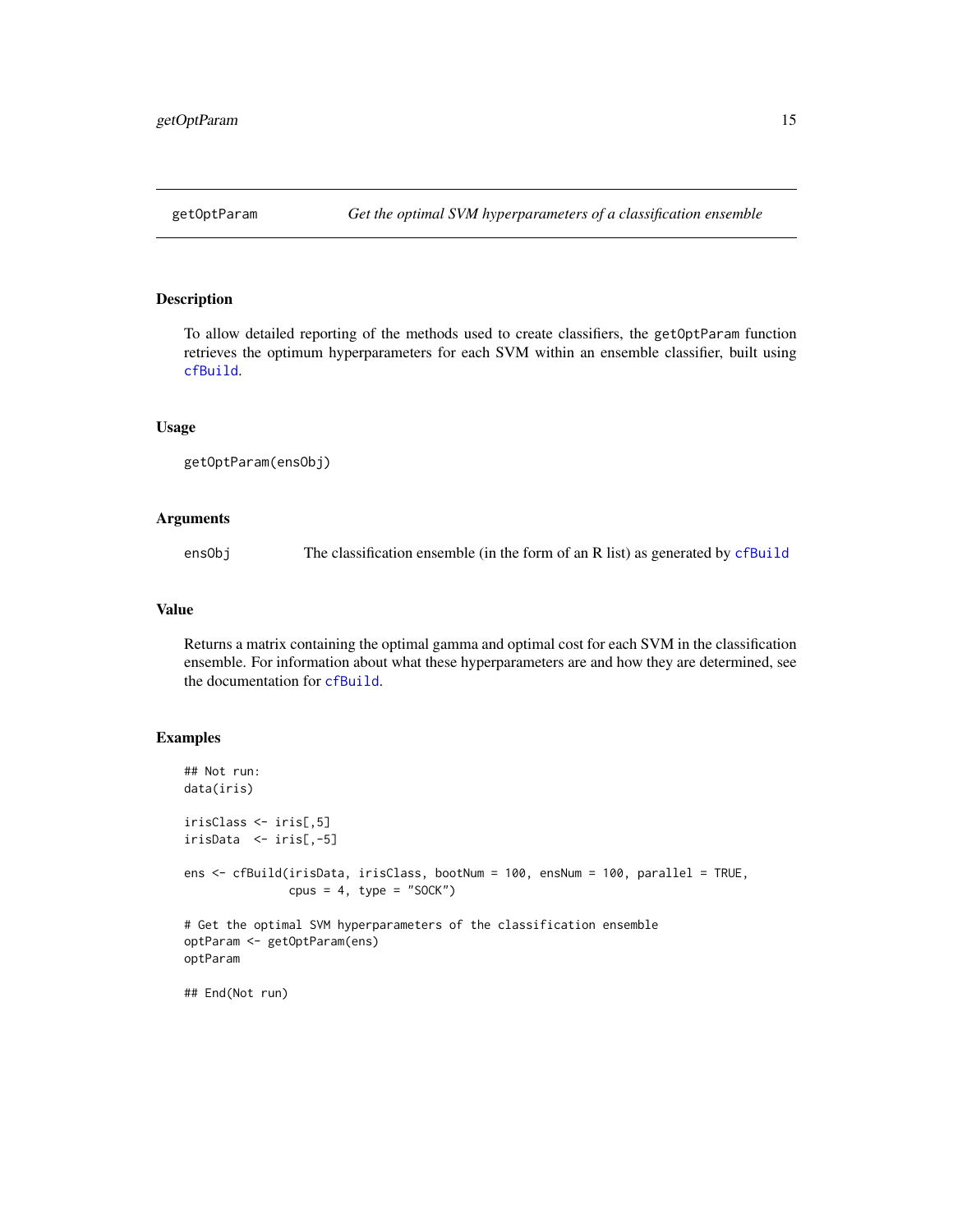<span id="page-15-1"></span><span id="page-15-0"></span>

The getPerm5Num function returns the "five number summary", a descriptive statistic that consists of the minimum, first (lower) quartile, median, third (upper) quartile and maximum value of a given distribution. In this case, the function is applied directly on the output of permutation testing, generated by the [cfPermute](#page-7-1) function.

#### Usage

getPerm5Num(permObj)

### Arguments

permObj The permutation object as generated by [cfPermute](#page-7-1)

Value

The getPerm5Num function returns an R object in the form of a list that contains the five number summary. The names of the returned statistics can be viewed by using the function [attributes.](#page-0-0)

#### Examples

```
## Not run:
data(iris)
irisClass <- iris[,5]
irisData <- iris[,-5]
permObj <- cfPermute(irisData, irisClass, bootNum = 10, ensNum = 20, permNum = 5,
                     parallel = TRUE, cpus = 4, type = "SOCK")getPerm5Num(permObj)
getPerm5Num(permObj)$median
getPerm5Num(permObj)$minimum
getPerm5Num(permObj)$maximum
getPerm5Num(permObj)$upperQ
getPerm5Num(permObj)$lowerQ
```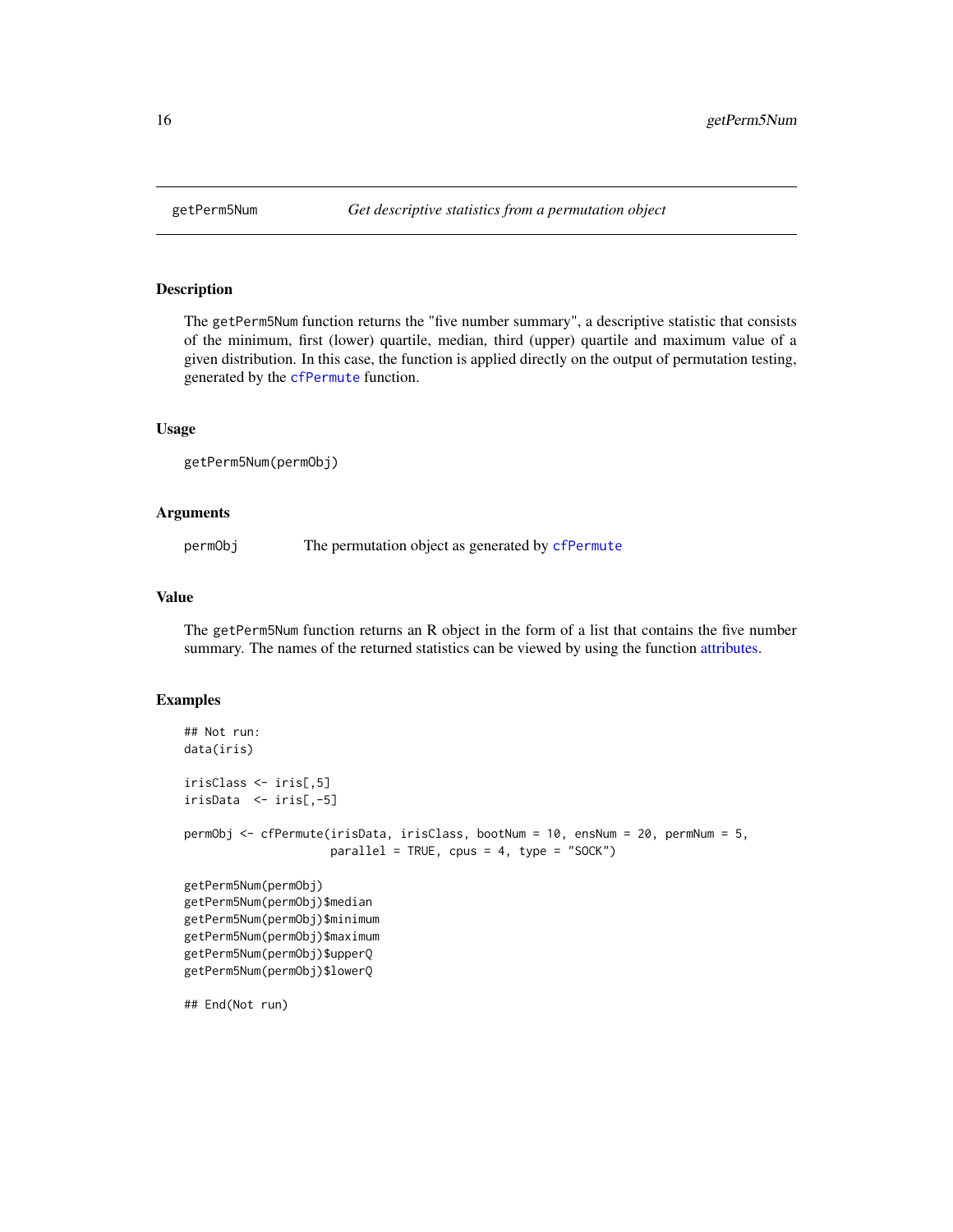<span id="page-16-1"></span><span id="page-16-0"></span>

The ggClasPred function generates a barplot with the per class accuracies (%) for all the correctly classified and misclassified samples in the classification ensemble.

# Usage

```
ggClassPred(ensObj, position = "stack", displayAll = FALSE, showText = FALSE,
           xlabel = NULL, ylabel = NULL, cbPalette = FALSE, fillBrewer = FALSE)
```
# Arguments

| ensObj     | The classification ensemble (in the form of an R list) as generated by cfBuild                                                                                                                                                                                              |
|------------|-----------------------------------------------------------------------------------------------------------------------------------------------------------------------------------------------------------------------------------------------------------------------------|
| position   | The position may be equal to either "stack" or "dodge".                                                                                                                                                                                                                     |
| displayAll | Boolean value, by default set to FALSE. When displayAll= FALSE, only the<br>percentages of correctly classified samples are displayed in the barplot. If displayAll = TRUE,<br>the percentages of all classified and missclassified samples are depicted in the<br>barplot. |
| showText   | Boolean value, by default set to FALSE. If show Text=TRUE, then the per class<br>accuracies $(\%)$ for all classifiers in the ensemble are displayed in the plot.                                                                                                           |
| xlabel     | A sub title for the x axis (optional field).                                                                                                                                                                                                                                |
| ylabel     | A sub title for the y axis (optional field).                                                                                                                                                                                                                                |
| cbPalette  | If TRUE, enable a color-blind-friendly palette.                                                                                                                                                                                                                             |
| fillBrewer | If TRUE, enable a color scale taken from the RColorBrewer package.                                                                                                                                                                                                          |

```
## Not run:
data(iris)
irisClass <- iris[,5]
irisData <- iris[,-5]
ens <- cfBuild(irisData, irisClass, bootNum = 100, ensNum = 100, parallel = TRUE,
               cpus = 4, type = "SOCK")
# Show the percentages of correctly classified samples in
# a barplot with or without text respectively
ggClassPred(ens)
ggClassPred(ens, showText = TRUE)
# Show the percentages of classified and missclassified samples
```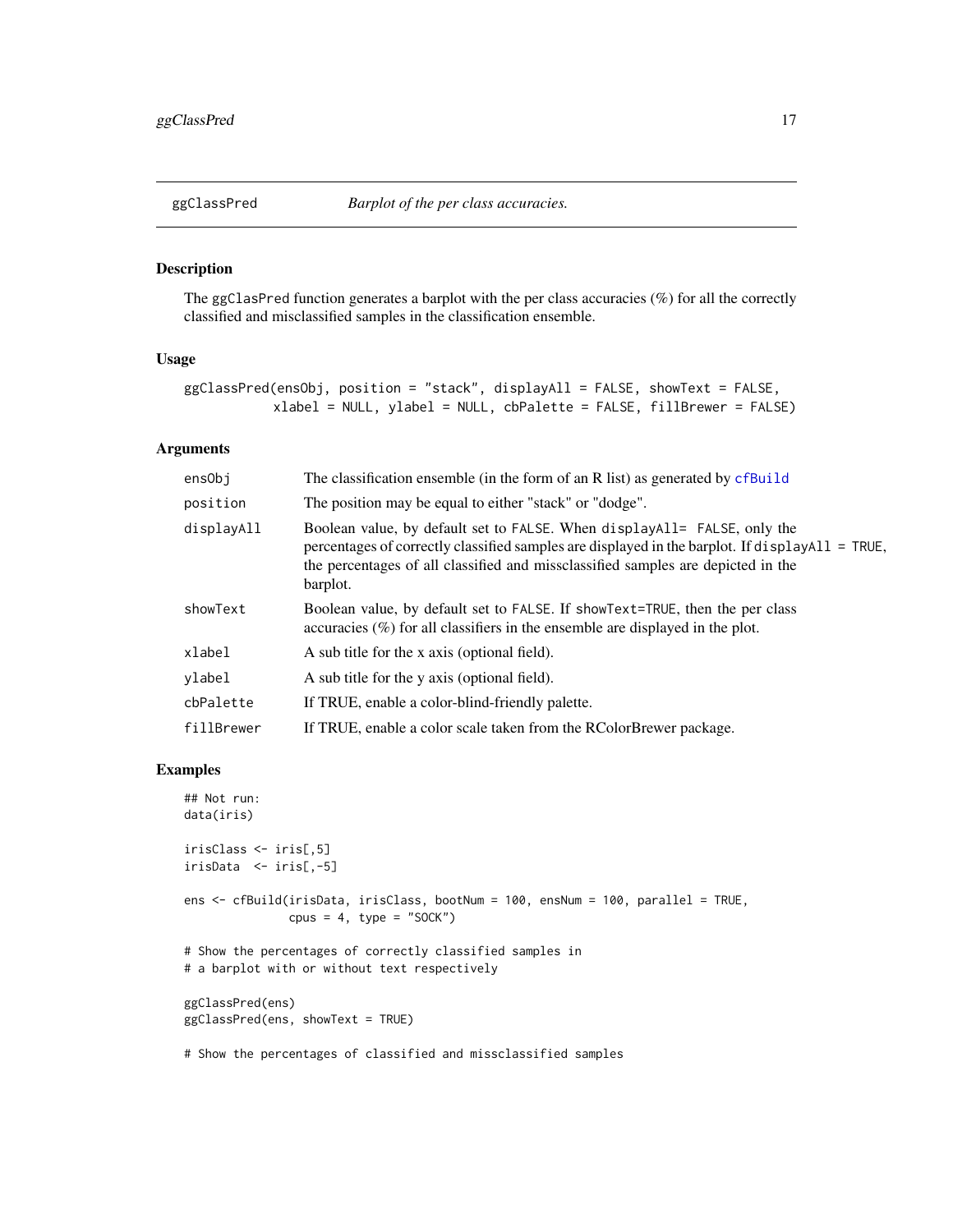```
# in a barplot simultaneously with and without text
ggClassPred(ens, displayAll = TRUE)
ggClassPred(ens, position="stack", displayAll = TRUE)
ggClassPred(ens, position="stack", displayAll = TRUE, showText = TRUE)
# Alernatively, using a dodge position
ggClassPred(ens, position = "dodge", displayAll = TRUE)
ggClassPred(ens, position = "dodge", displayAll = TRUE, showText = TRUE)
## End(Not run)
```
ggEnsHist *Ensemble Histograms*

### Description

The ggEnsHist function generates a histogram of the ensemble results as generated by [cfBuild](#page-3-1).

# Usage

ggEnsHist(ensObj, density = FALSE, percentiles = FALSE, mean = FALSE, median = FALSE)

### Arguments

| ensObj      | The classification ensemble (in the form of an R list) as generated by cfBuild                                                                                                                               |
|-------------|--------------------------------------------------------------------------------------------------------------------------------------------------------------------------------------------------------------|
| density     | Boolean value, by default equal to FALSE. If density = FALSE, the histogram<br>depicts frequencies, the counts component of the result. Instead, for density $=$ TRUE,<br>probability densities are plotted. |
| percentiles | Boolean value, by default equal to FALSE. If percentiles = TRUE, the upper<br>and lower percentiles of the distribution are depicted in the plot.                                                            |
| mean        | Boolean value, by default equal to FALSE. If mean = TRUE, the mean of the<br>distribution is depicted in the plot.                                                                                           |
| median      | Boolean value, by default equal to FALSE. If median $=$ TRUE, the median of the<br>distribution is depicted in the plot.                                                                                     |

#### See Also

[ggPermHist](#page-20-1)

```
## Not run:
data(iris)
irisClass <- iris[,5]
irisData <- iris[,-5]
```
<span id="page-17-0"></span>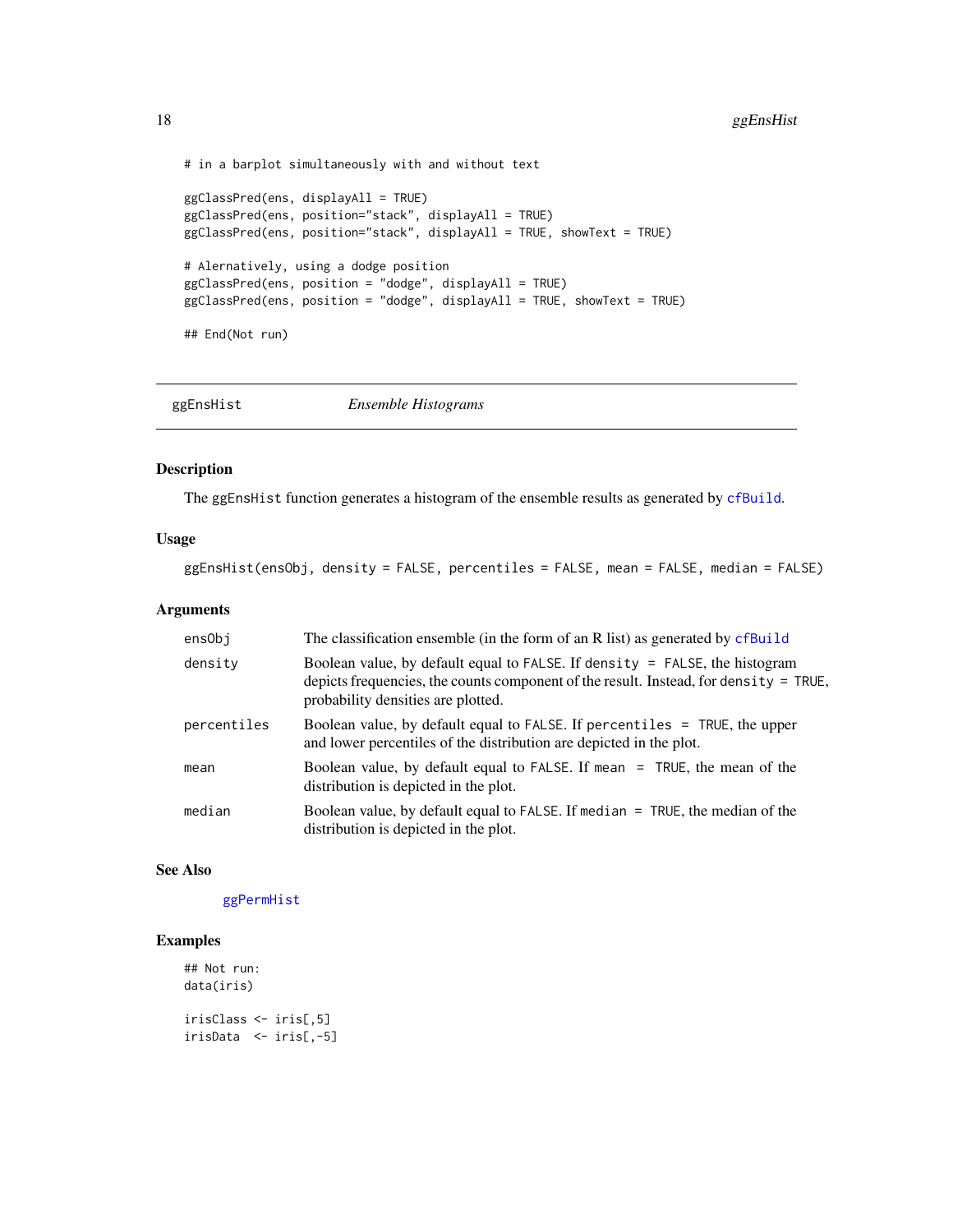# <span id="page-18-0"></span>ggEnsTrend 19

```
ens <- cfBuild(irisData, irisClass, bootNum = 100, ensNum = 100, parallel = TRUE,
              cpus = 4, type = "SOCK")
# Basic histogram of the test accuracies in the ensemble
ggEnsHist(ens)
# Density plot of the test accuracies in the ensemble
ggEnsHist(ens, density = TRUE)
# Density plot that highlights additional descriptive statistics
ggEnsHist(ens, density = TRUE, percentiles=TRUE)
ggEnsHist(ens, density = TRUE, percentiles=TRUE, mean=TRUE)
ggEnsHist(ens, density = TRUE, percentiles=TRUE, median=TRUE)
## End(Not run)
```
ggEnsTrend *Trend of the test accuracies*

# Description

The ggEnsTrend function displays the average test accuracies for every new classifier added to the ensemble, as constructed by the [cfBuild](#page-3-1) function.

# Usage

ggEnsTrend(ensObj, xlabel = NULL, ylabel = NULL, showText = FALSE, xlims = NULL, ylims = NULL)

### Arguments

| ensObi   | The R object as generated by cfBuild                                                                                                           |
|----------|------------------------------------------------------------------------------------------------------------------------------------------------|
| xlabel   | A sub title for the x axis (optional field).                                                                                                   |
| ylabel   | A sub title for the y axis (optional field).                                                                                                   |
| showText | Boolean value, by default set to FALSE. If showText=TRUE, then the values of all<br>test accuracies in the ensemble are displayed in the plot. |
| xlims    | A vector of numeric values that specifies the minimum and maximum values in<br>the x axis.                                                     |
| vlims    | A vector of numeric values that specifies the minimum and maximum values in<br>the y axis.                                                     |

# Examples

## Not run: data(iris)

irisClass <- iris[,5]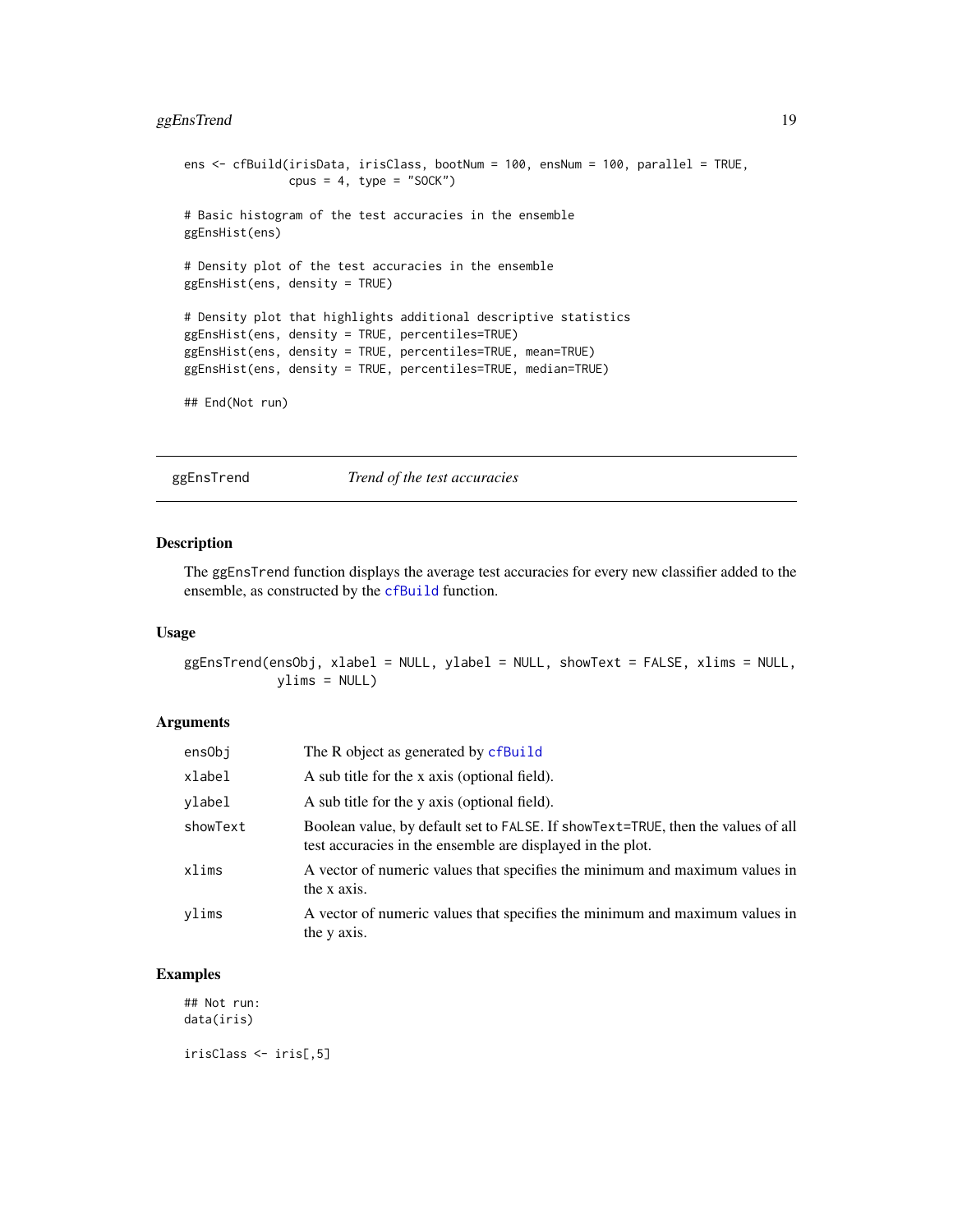```
irisData <- iris[,-5]
ens <- cfBuild(irisData, irisClass, bootNum = 100, ensNum = 100, parallel = TRUE,
              cpus = 4, type = "SOCK")
# Plot the trend of the test accuracies in the ensemble
ggEnsTrend(ens)
# Plot with text
ggEnsTrend(ens, showText = TRUE)
# Plot with text; set different limits on y axis
ggEnsTrend(ens, showText = TRUE, ylims=c(90, 100))
## End(Not run)
```
ggFusedHist *Fused histograms of ensemble and permutation results*

# Description

The ggFusedHist function generates a histogram of the permutation results as generated by [cfBuild](#page-3-1) and [cfPermute](#page-7-1).

# Usage

```
ggFusedHist(ensObj, permObj)
```
#### Arguments

| ensObi  | The classification ensemble (in the form of an R list) as generated by cfBuild |
|---------|--------------------------------------------------------------------------------|
| permObj | The permutation object as generated by cfPermute                               |

# See Also

[cfBuild](#page-3-1), [cfPermute](#page-7-1), [ggEnsHist](#page-17-1), [ggPermHist](#page-20-1)

```
## Not run:
data(iris)
irisClass <- iris[,5]
irisData <- iris[,-5]
# ** Use parallel = FALSE for execution in sequence **
# Ensemble construction
ensObj <- cfBuild(inputData = irisData, inputClass = irisClass, bootNum = 5,
```
<span id="page-19-0"></span>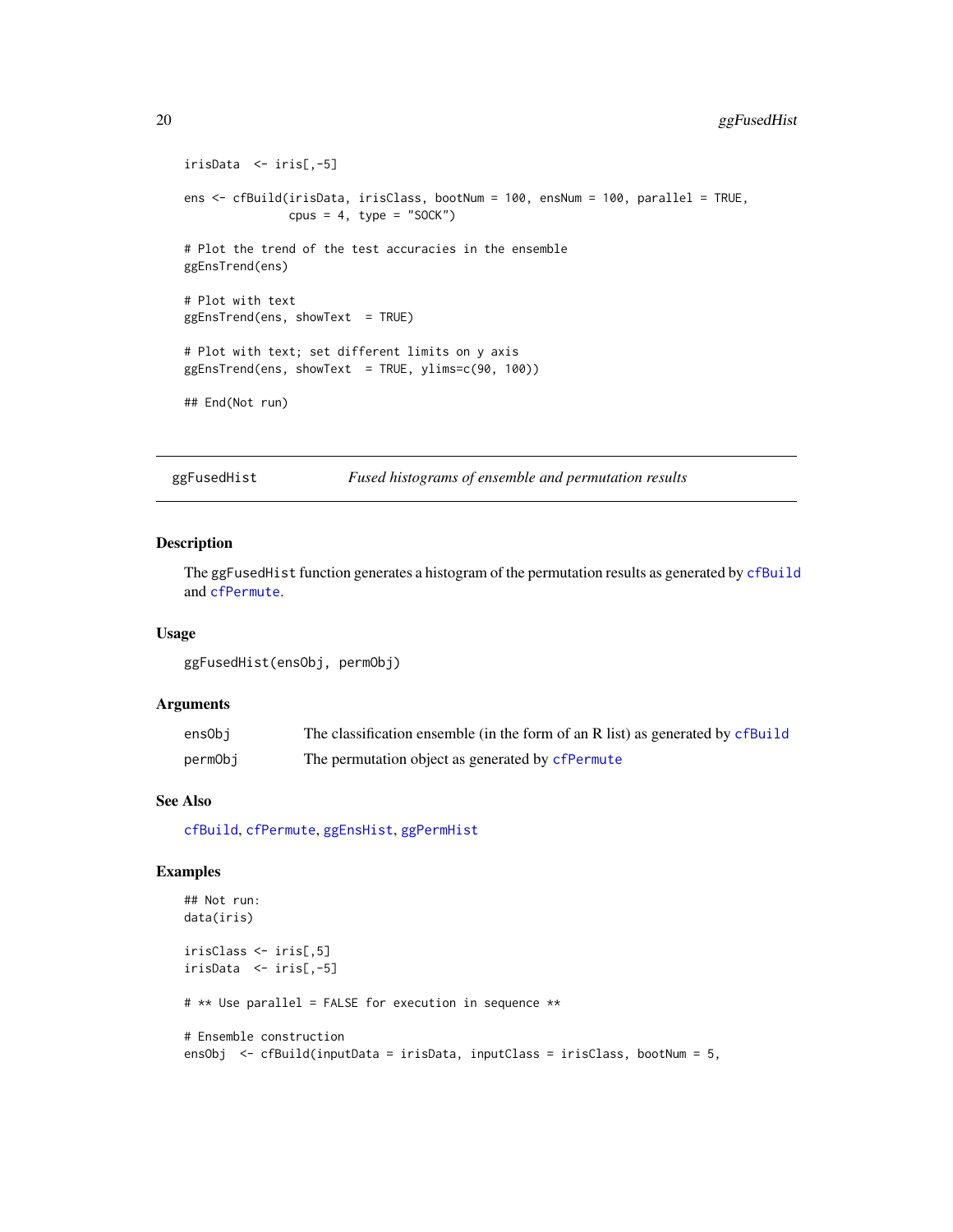# <span id="page-20-0"></span>ggPermHist 21

```
ensNum = 2, parallel = FALSE)
# Permutation test
permObj <- cfPermute(irisData, irisClass, bootNum = 5, ensNum = 2, permNum = 2,
                     parallel = FALSE)
ggFusedHist(ensObj, permObj)
## End(Not run)
```
<span id="page-20-1"></span>ggPermHist *Permutation Histograms*

# Description

The ggPermHist function generates a histogram of the permutation results as generated by [cfPermute](#page-7-1).

# Usage

```
ggPermHist(permObj, density = FALSE, percentiles = FALSE, mean = FALSE,
          median = FALSE)
```
# Arguments

| permObj     | The permutation object as generated by cfPermute                                                                                                                                                           |
|-------------|------------------------------------------------------------------------------------------------------------------------------------------------------------------------------------------------------------|
| density     | Boolean value, by default equal to FALSE. If density = FALSE, the histogram<br>depicts frequencies, the counts component of the result. Instead, for density = TRUE,<br>probability densities are plotted. |
| percentiles | Boolean value, by default equal to FALSE. If percentiles = TRUE, the upper<br>and lower percentiles of the distribution are depicted in the plot.                                                          |
| mean        | Boolean value, by default equal to FALSE. If mean = TRUE, the mean of the<br>distribution is depicted in the plot.                                                                                         |
| median      | Boolean value, by default equal to FALSE. If median $=$ TRUE, the median of the<br>distribution is depicted in the plot.                                                                                   |

#### See Also

[ggEnsHist](#page-17-1)

```
## Not run:
data(iris)
irisClass <- iris[,5]
irisData <- iris[,-5]
permObj <- cfPermute(irisData, irisClass, bootNum = 10, ensNum = 20, permNum = 5,
```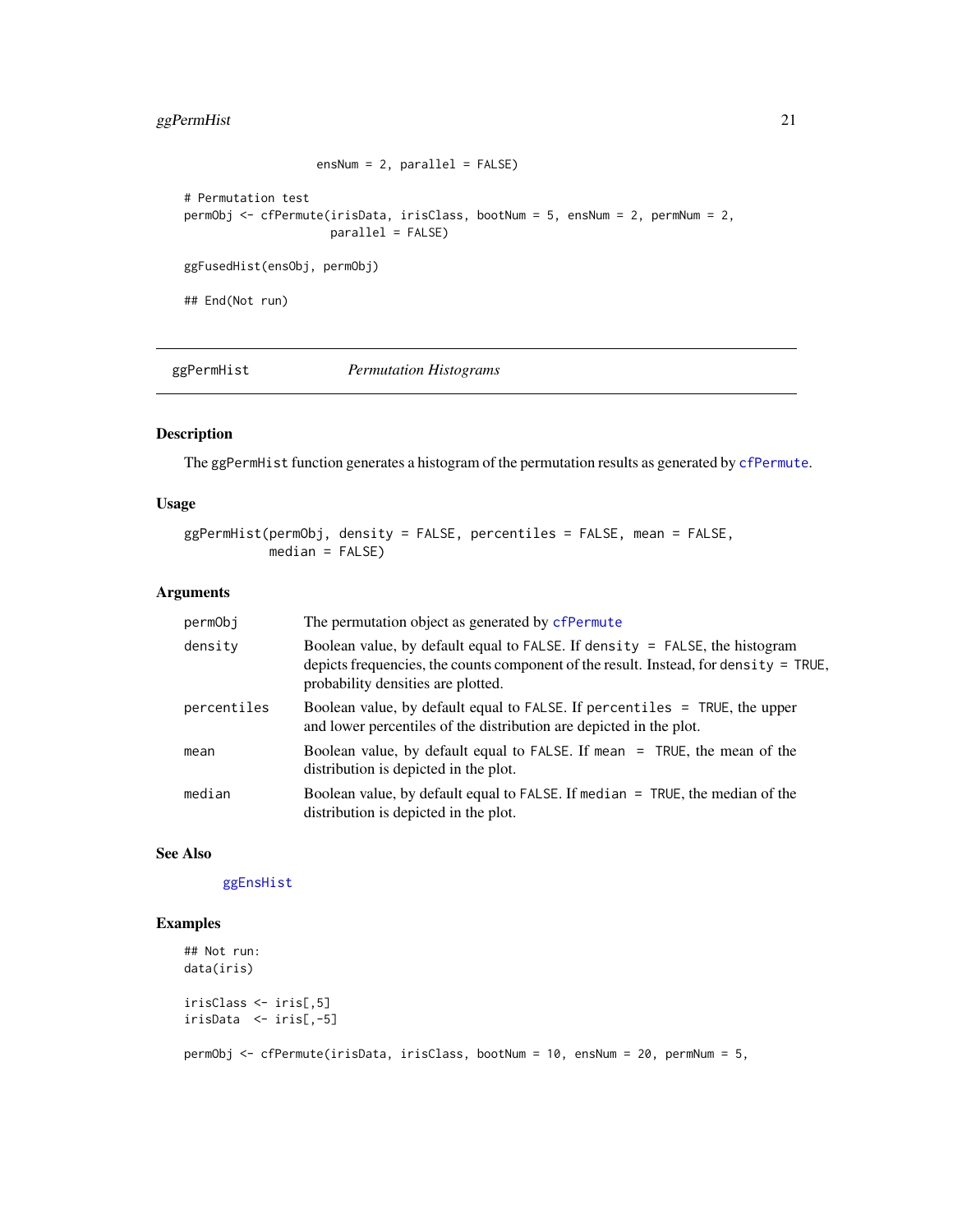$parallel = TRUE$ ,  $cpus = 4$ ,  $type = "SOCK")$ 

# Basic histogram of the averaged test accuracies during permutation ggPermHist(permObj)

# Density plot ggPermHist(permObj, density=TRUE)

# Density plot that highlights additional descriptive statistics ggPermHist(permObj, density=TRUE, percentiles = TRUE, mean = TRUE) ggPermHist(permObj, density=TRUE, percentiles = TRUE, median = TRUE)